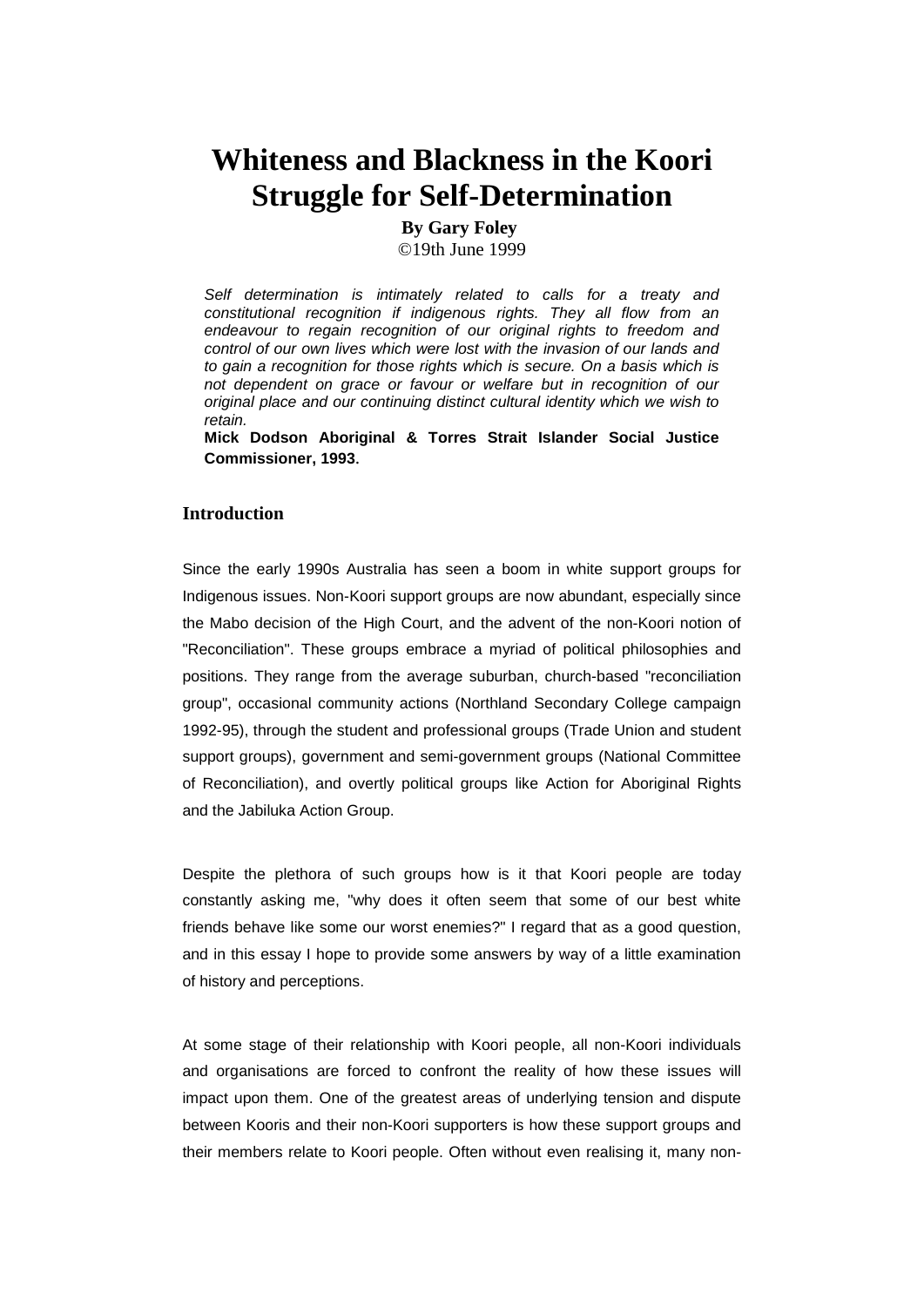Kooris are patronising and paternalistic in their dealings with Koori people, and thereby present themselves to Kooris as little different from those who oppose justice for Aboriginal Australians. Also, failure to properly understand the importance of "Aboriginal control of Aboriginal affairs" to indigenous people can create tension where white supporters think they know better than the Koori community.

What are some of the specific problems that bedevil smooth relations between Indigenous political activists and their non-Koori supporters, and what is the history of this internal struggle? How can an understanding of this battle, as well as its fundamental issues and logic, help those today who feel compelled to be part of the on-going struggle for justice for Koori Australians? Do examples exist in recent times of successful attempts to forge meaningful and productive political alliances between Koori people and non-Koori supporters? If so, then how have these groups contended with the problems mentioned? In this paper I will seek to address these questions and in the process propose some basic principles for successful cooperative action by Koori and non-Koori groups.

I shall examine the historical background of the Koori struggle for Self-Determination, which has been a major issue since the birth of the modern Koori political movement early this century, and came to a head at the height of the campaign for the 1967 Referendum. In the process I hope to give the reader a greater insight into why these issues are so important to the Koori community. By examining in detail the two specific recent examples of; the Northland Secondary College campaign (1992-95) and the Jabiluka Action Group (JAG) Melbourne; I will show how different organisations have tackled the same problem of ignorance and racism in white support groups. I will then draw conclusions as to what is the best approach that non-Koori supporters might take to ensure that this problem of perception and understanding is eliminated for future generations of Australians.

Some of my more astute readers will notice that I have to a minor extent incorporated some of the arguments from my essay The Power of Whiteness, but this paper is meant to address the broader issues of the 'big picture'. It nevertheless should be remembered that any dealings with Aboriginal peoples, non-Koori individuals are always functioning from a position of power. This power and assumed authority derive from white society's own construction of history and its wealth and power to enforce and perpetuate that perception. As products of that society non-Koori individuals already carry heavy cultural, social and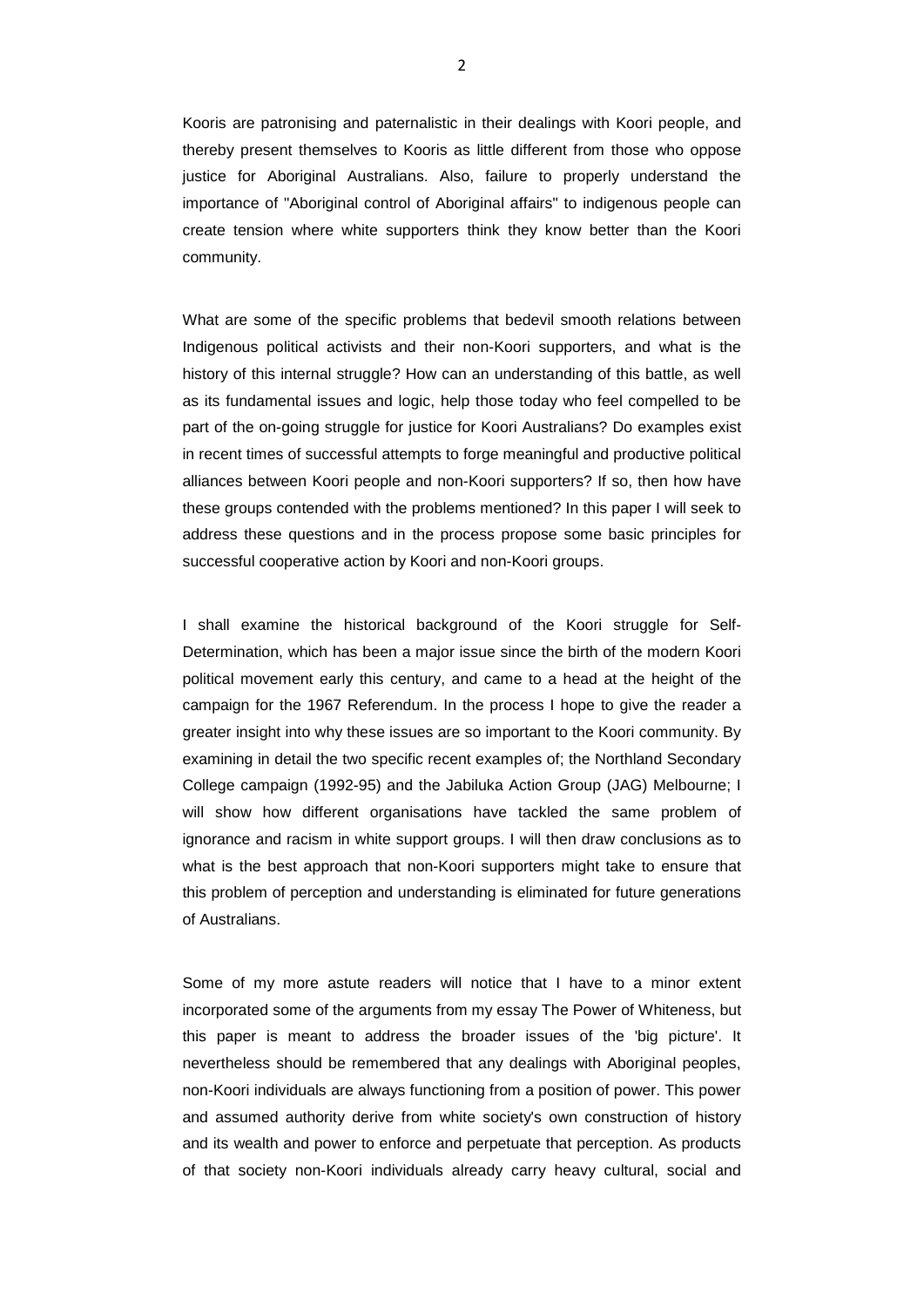political power into any relationship with Kooris. Given the nature of history/relations between Koori and non-Koori societies this problem continues to exist and will constitute background interference in all attempts at communication. This should be easier to comprehend when the issues examined in this paper have been considered and understood.

### **A Condensed History of Struggle: Self-Determination for Koori People**

#### **Early Days and Australian Genocide**

The first thing that Anglo-Australian supporters have to face up to is that the society from which they come has a long history of entrenched, institutionalised racism. As Ruth Frankenberg says,

*For the greater part of...history...arguments for the biological inferiority of people of colour represented the dominant discourse...for thinking about race. Within this discourse, race was constructed as a biological category, and the assertion of white biological superiority was used to justify economic and political inequities ranging from settler colonisation to slavery.*

Australians must come to terms with the fact that their perceptions have been shaped by their culture and its construct of time, space and history. Australian racism has manifested itself as fear and loathing of all who might be perceived as racially or culturally different (or the 'other'). But the first and longest suffering victims of White Australian racism, have been the Koori peoples. From the very first contact Aboriginal peoples have been regarded as 'sub-human' and 'primitive' and the imposition of British sovereignty under the guise of terra nullius formalised the non-acknowledgment of Kooris as human beings. The subsequent mass slaughter of Aborigines and the appropriation of their land without compensation a clear sign of the contempt that white settlers had for the indigenous occupants, and that contempt has been transmitted culturally from generation to generation to this day.

From the beginning of the British invasion of Australia indigenous people were slaughtered on a grand scale. In Tasmania between 1804 and 1834, the Aboriginal population was reduced from an estimated 5000 people to just 200, which represented a 90% reduction in just 30 years. In Victoria it has been estimated that the Koori population declined by about 60% in just 15 years between 1835 and 1850 as more than 68 individual 'massacres' were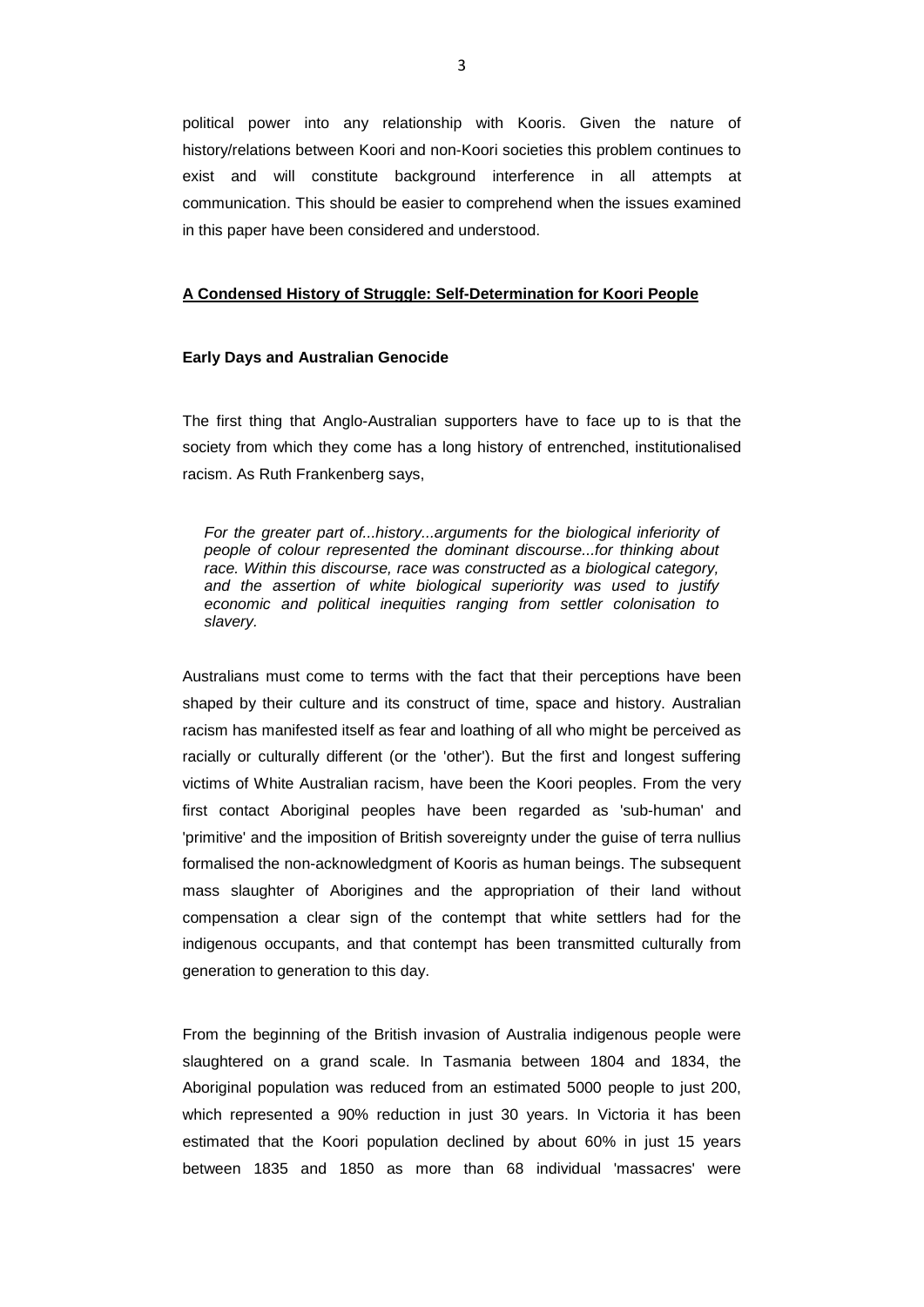perpetrated in that period. According to representative of the North West Clans of Victoria, Mr Gary Murray, of the 38 clans that lived in Victoria B.C. (Before Cook) only 24 today have living descendants. By 1850 virtually all active resistance to the invasion had been quelled in Victoria. Census figures published in March 1857 showed only 1,768 Aborigines were left in all of that state. So comprehensive was the 'ethnic cleansing' of Australia that out of an estimated 500 language groups on mainland Australia when the British arrived, barely half that number of languages were to survive. By 1871, one correspondent, G. Carrington felt compelled to write,

*We shall never possess a detailed history of this singular and gradual work of extermination - such a tale would be too horrible to read - but we have*  an opportunity of seeing a similar process in full work in the colony of *Queensland, and when we have seen that, we shall understand the mystery of Tasmania, New South Wales, Victoria and Western Australia.*

By the middle of the 19th Century the situation for Aborigines in most parts of Australia looked very grim. Barry Morris has described it thus, 'The colonial process had reduced the Aborigines to a residual minority, but they had not been eliminated. The problem was expected to resolve itself.' In other words a new policy emerged dubbed, 'Smooth the Dying Pillow', it was based on the assumption that what was left of the Aboriginal populace would now die out. So whilst indiscriminate killings of Aborigines were to continue well into the 1930's, the widespread genocidal activity of early 'settlement' gave way to a policy of containment. This was embodied by the Aborigines Protection Act 1909, which established the first Australian 'concentration camps' to provide a place for the doomed race to die off. It is also interesting to note that the first act of the new Commonwealth of Australia in 1901 was to restrict non-white immigration so, as Pat Grimshaw put it, 'Australia's spaces would be filled instead by pure white babies.'

Social Darwinism was also a popular notion in Australia about that time, especially among the scientific community. Andrew Markus has said, 'one doesn't have to read extensively to discern that a central concern of anatomists was to establish whether Aborigines were closer to the animal than human'. The Elder Professor of Anatomy at the University of Adelaide in 1926 said that Aborigines were, 'too low in the scale of humanity' to benefit from 'the civilising influence of Anglo Saxon rule'.

Many eminent Australian scientists of the day were to express similar attitudes.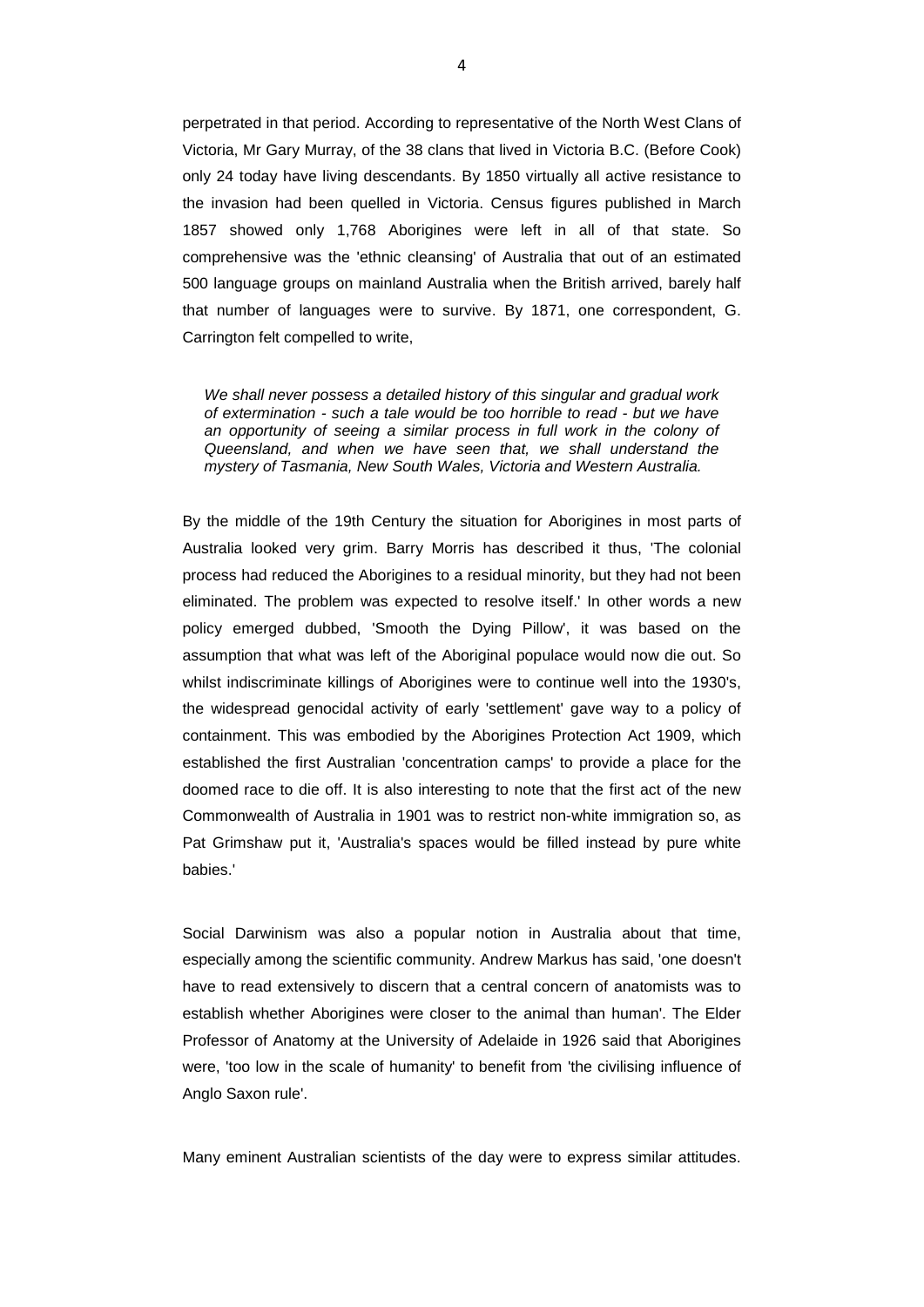In Victoria, as Christie notes, 'Throughout the frontier years (between 1835 and 1850) the intellectual argument that the Aborigines more closely resembled "the ourangoutangs than men" made it easier for the squatter to treat the Aborigines as subhuman, to lump them with the dingo and shoot them as a "rural pest."' Thus was Australian society's justification for the terrible treatment meted out to the original inhabitants. In the face of such racism pervading society and resonating down the white generations, Koori activists and thinkers realised that the path forward was necessarily through self-reliance and Koori control of Koori affairs.

### **The First Koori Organisations**

The first all-Aboriginal political organisation was the Australian Aborigines League, established by William Cooper, Doug Nichols, Bill and Eric Onus and others in early 1936 in Melbourne. Membership was open to all Aborigines and the aims of the group were 'to gain for Aboriginal people those civil and human rights denied since occupation'. This was the first major attempt by a group of Koori political activists to try and assert control over their own destinies, although many dedicated groups emerged around then including Bill Ferguson's Aborigines Progressive Association. The Australian Aborigines League never became more than a regional organisation, effectively functioning only in southeast Australia, although key members travelled far and wide throughout Australia in the 1930s to 1960s making contacts, compiling information and politically organising. These were difficult and tough times for Aboriginal political organisers because of the range of restrictive and discriminatory state laws that controlled the movement of indigenous people. Such were the difficulties and obstacles that a national Aboriginal-only organisation was not achieved during that era.

## **The Federal Council for the Advancement of Aborigines & Torres Strait Islanders**

It was not until the early 1960s that the Federal Council for the Advancement of Aborigines and Torres Strait Islanders (FCAATSI) became the only national organisation representing indigenous interests. However many Kooris had a major problem with FCAATSI because it was not an Aboriginal controlled organisation. The organisation's executive was controlled by a majority of non-Koori supporters, who, because they were essentially liberal church people and trade unionists, tended to steer the organisation on a much more conservative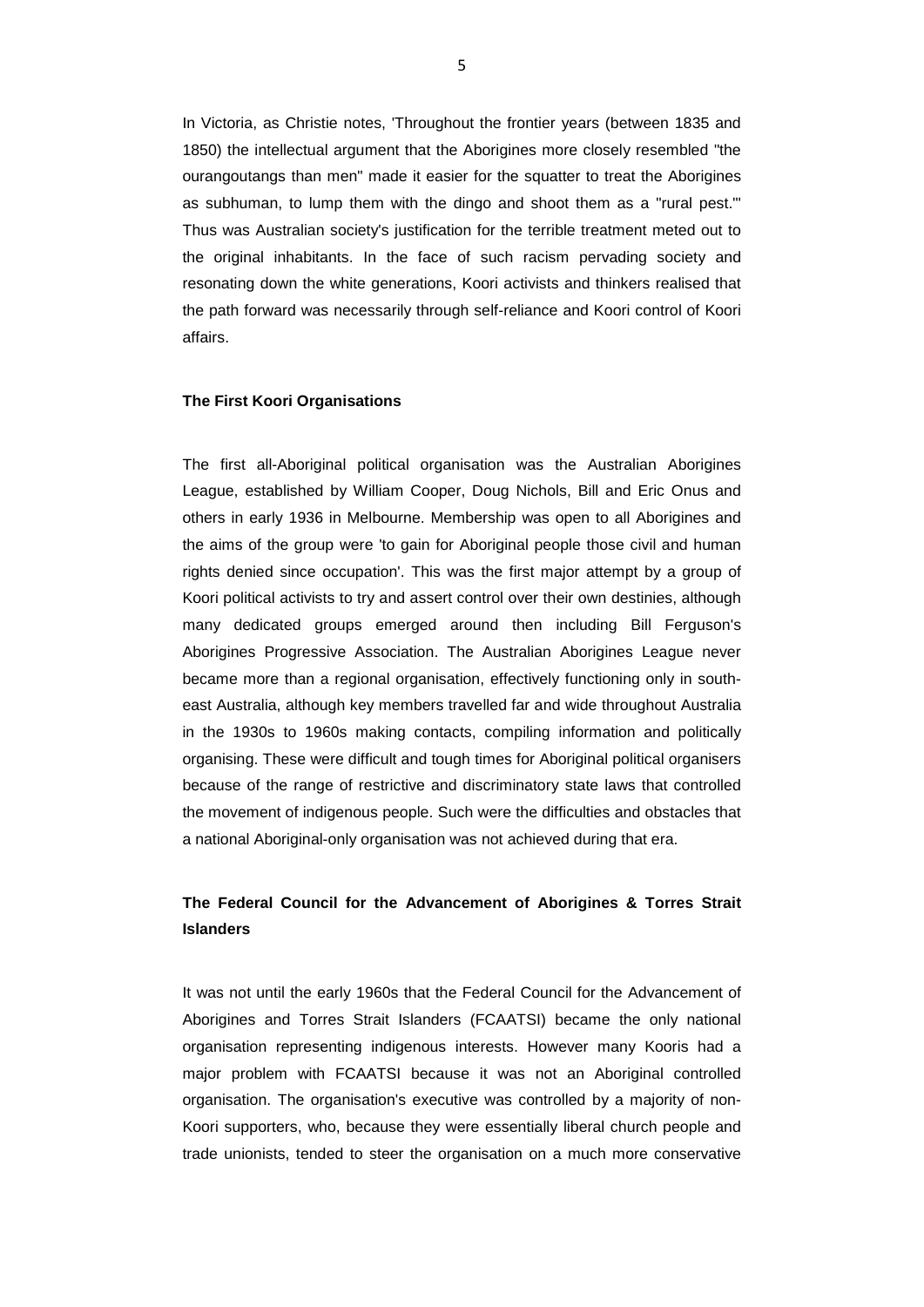path than many indigenous members would have liked. Whilst FCAATSI was successful in campaigning for a 'Yes' vote in the 1967 referendum, it was during that campaign that cracks were beginning to show in the structure of the organisation.

The tensions came to a head in the aftermath of the 1967 Referendum, and by 1969, at the annual conference in Canberra a group of Koori political activists that included Kath Walker (Oojeroo Noonuckle), Bruce McGuinness, Pastors Doug Nichols and Don Brady, Denis Walker and others, called for Aboriginal control of FCAATSI. As Kath Walker put it at the time,

*Looking back, the only major improvement has been the 93% 'Yes' vote of the referendum of May 1967; but this improvement did not benefit the*  black Australians though it eased the guilty conscience of white *Australians in this country and overseas.*

*It can be regarded therefore as a victory for white Australians who formed a coalition with black Australians. Black Australians must be seen as stooges for white Australians working in the interest of white Australians.*

The push by the Walkers, McGuinness et al was blocked by the greater voting strength of the non-Kooris, and led to the breakaway Indigenous-organisation, The National Tribal Council (NTC), being established. This action ultimately did not resolve the underlying problem of the apparent inability of white supporters to understand why Kooris such as Kath Walker felt so strongly about the issue of Aboriginal self-determination. FCAATSI was never to regain its influence as a result of the split and a vacuum was created, although at its 1972 conference in Alice Springs it managed to attract 350 people, predominantly Indigenous. The void was filled with the simultaneous emergence in Fitzroy, Redfern and Brisbane of the "Black Power" political movement, which became the dominant force in Koori politics from 1972 till 1979.

### **Charles Perkins' "Freedom Ride" 1965**

However, prior to the referendum a major event occurred that was to have a profound political effect on the Koori struggle and in part inspire major events five years later. In February 1965 a 'Freedom Ride' was organised by a young Charles Perkins and 30 white Sydney University students from the group Student Action for Aborigines (SAFA). Perkins had decided to emulate similar action by the American civil rights movement as he sought to expose the level of segregation and racism rampant in NSW at the time. He took SAFA on a bus ride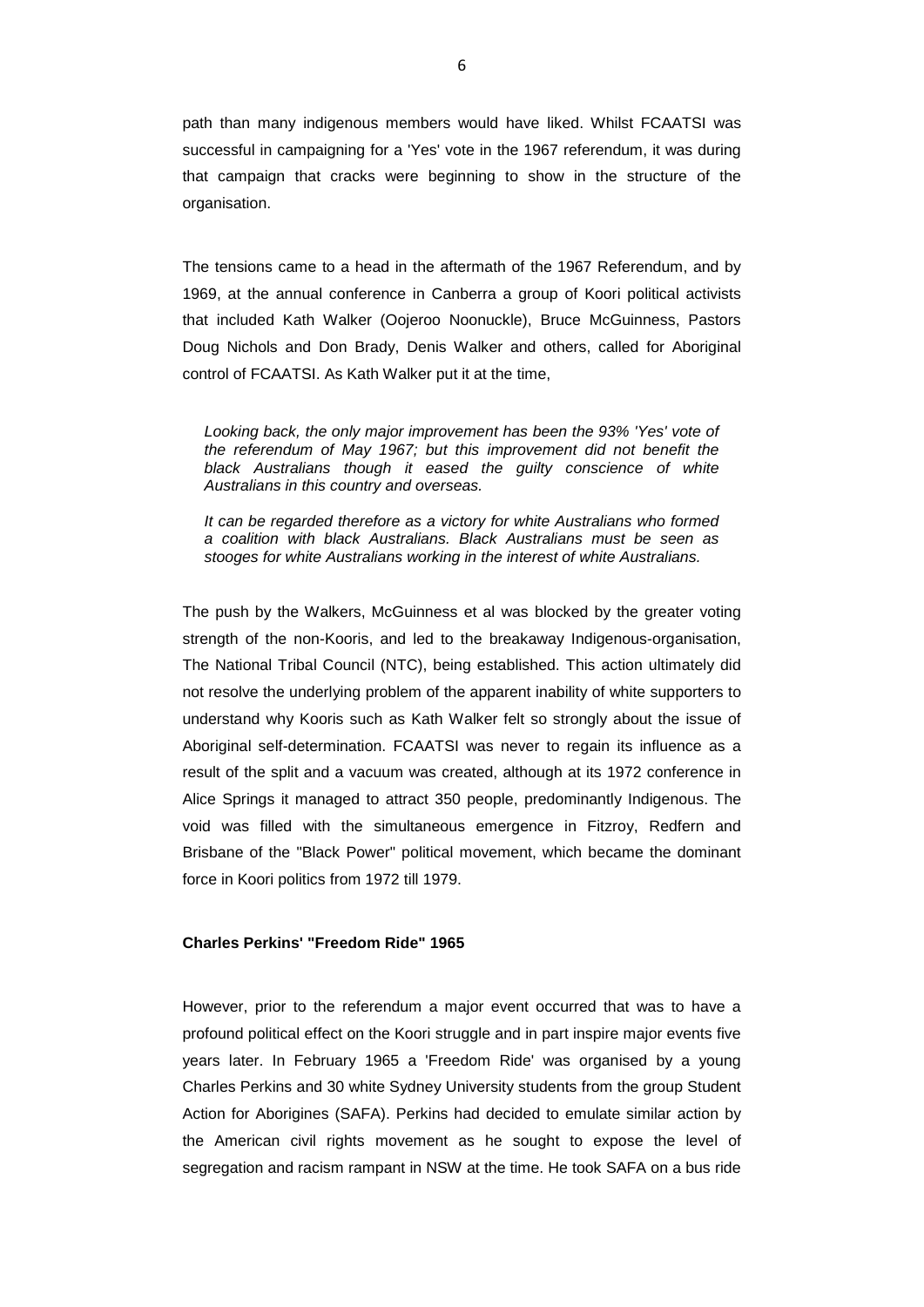into some of NSW's most notoriously racist country towns. They were pelted with eggs and rotten fruit when they tried to desegregate the Moree swimming pool and such was the level of violent response they encountered that the hired bus driver left the tour half-way through out of fear. But the resultant publicity resounded around the world and exposed the vicious nature of Australian racism in an unprecedented way. As Adam Shoemaker described it,

*Internationally inspired, a product of cooperation between whites and blacks committed to the same ideals, confrontationist but non-violent, the Freedom Ride was a consciousness- raising exercise which was very effective. Awakening media interest in Aboriginal affairs was, for the first time, marshalled in favour of the Black Australian cause, to the severe embarrassment of many white townspeople in rural New South Wales. All of these elements foreshadowed a pattern of protest which was to continue and expand in the 1970s and 1980s.*

The Freedom Ride had the effect of inspiring a young generation of Koori political activists in south-east Australia to stand up for their rights. It also served as a potential role model for cooperation between Koori community activists and non-Koori supporters. Whilst some of the individual whites on the Freedom Ride became social activists and supporters of the Koori struggle, there was no long term organisation through which meaningful contact and cooperative action might be engaged. For a short period a student support group called Abschol (raising money for scholarships for Aborigines) flourished on Australian university campuses, but by 1970 it was regarded by the emerging black political movement in Redfern as being too middle-class and 'wishy-washy' politically. The feelings of confusion and alienation that an earlier generation of white FCAATSI members had experienced were now replicating among the student movement, the most active non-Koori supporters at the time.

### **Redfern & Fitzroy 1969 - 1972 "Black Power"**

In the late 1960s and early 1970s a dynamic new indigenous political movement arose from the slums of Redfern where the black population had dramatically increased in a mass exodus from the rural reserves (concentration camps) after the 1967 Referendum. The Koori population of Redfern had risen from 2000 in 1965 to more than 20,000 by 1969, and from this dynamic 'ghetto', revelling in a new-found political and social freedom, emerged a new phase of the Koori movement under the general misnomer of the Black Power Movement. The important difference between this new younger group and the older Aboriginal leaders of the day was that the new group had a diverse range of local and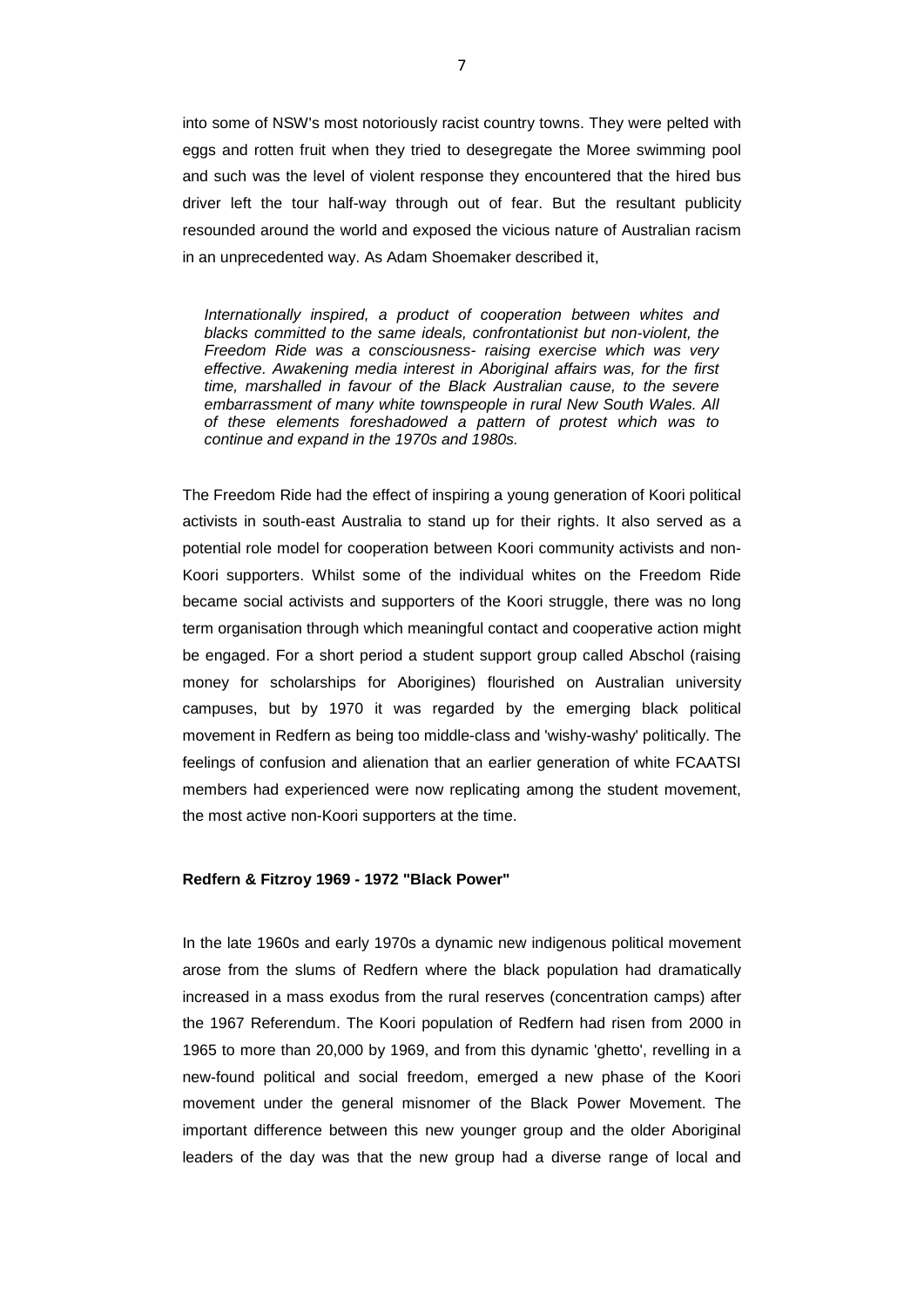overseas inspirations and influences. These included the Gurindji struggle, Perkins Freedom Ride, Malcolm X, the Black Panthers in America, Ho Chi Minh and the Vietnamese struggle for independence, the African National Congress (ANC), Palestine Liberation Organisation (PLO), Franz Fanon and Mao Zedong, to name a few.

Parallel developments in the more politically sophisticated Koori community in Fitzroy, Melbourne, had seen the emergence of the term "Black Power". It began when the Aborigines Advancement League's Chairman, Bob Maza, and the organisation's first Koori Director, Bruce McGuinness, invited Caribbean political activist, Dr Roosevelt Brown to a conference at the League in March 1969. Brown clashed verbally with Pastor Doug Nichols and the Melbourne media had a field day, as the official AAL history states, the clash was to 'provide the Press with the fuel for an hysterical outburst on the dangers of Black Power…(which) was interpreted by the Press to be the equivalent to violent revolution and the establishment of black dictatorships.' These ructions led to Pastor Doug Nichols resigning from the League in October 1969, and a subsequent push by the new leadership under McGuinness and Maza to remove all non-Koori members of the organisation from positions of power. This was resisted by the white supporters within the AAL, as the official AAL history records,

*After fifteen years of operation, seven of them with an autonomous Aboriginal branch, one could be forgiven for wondering why the Aborigines Advancement League was not ready for black direction. It would be easy to criticise those white League members who controlled the day-today running of the organisation for not ensuring that Aborigines were able to take over the operation of the AAL, and no doubt there was at least a hint of paternalism in their unwillingness to concede that Aborigines were ready and able to take over from them.*

The Redfern/Fitzroy "Black Power" groups were also conscious of the "winds of change" sweeping through Africa and other parts of the colonised world and saw themselves and the Koori situation in the context of de-colonization. Consequently one of their major slogans was 'self-reliance' which meant they were dedicated to creating a new form of Koori community organisation; one which was first and foremost Aboriginal-controlled.

The new type of Koori organisation was to be created as a result of Koori people themselves defining the needs, problems and solutions of the Koori community. Then Kooris themselves set about alleviating those problems in ways which were uniquely Koori and which ensured that the resultant organisations were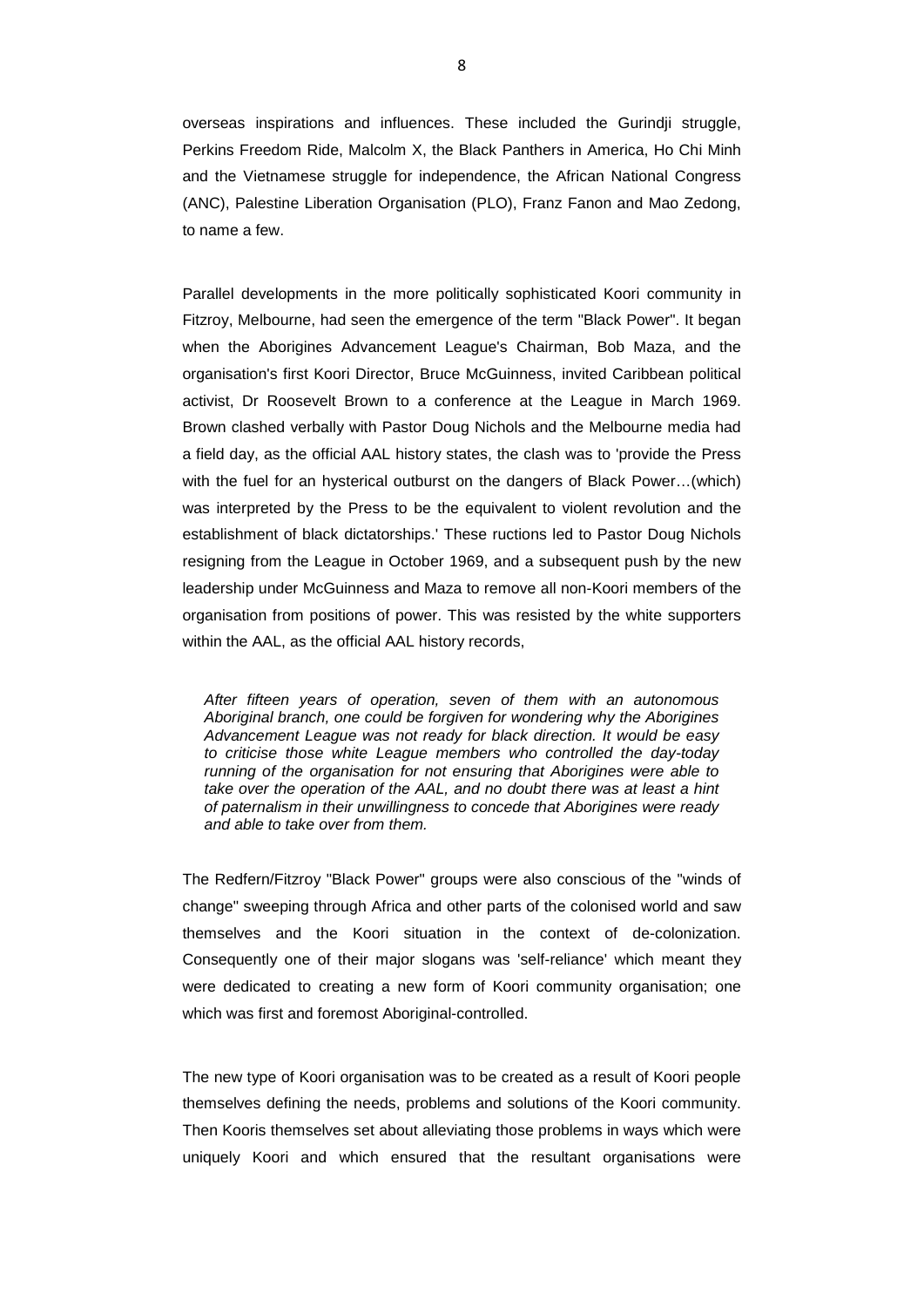controlled by the Koori community. The role of the white supporter became one of taking direction from the 'real' experts on Koori community matters, ie. Koori community members. This new form of organisation was the vanguard of the black political uprising of the early 1970s that culminated in the historic and politically brilliant Aboriginal Embassy protest of 1972. The dramatic proliferation of Aboriginal community-controlled organisations (legal services, health services, women and children's services, housing cooperatives) in that period both highlighted the political principle of self-determination espoused by Koori political activists, as well as challenged the pre-conceived notions of potential white supporters.

### **1971 South African "Springbok" Rugby Tour**

The challenge to the attitudes of anti-racist white supporters further intensified when in 1971 the Australian anti-Apartheid Movement were involved in major demonstrations against the tour of the South African Springbok rugby team. Those protests brought the Australian anti-racist movement face to face with Koori activists who were demonstrating in support of their black South African bothers and sisters. These encounters led to the Kooris posing the question, 'What were these anti-racist Australians doing about racism in their own backyard?' White Australian "anti-racists" were confronted with the proposition that perhaps they were being racist themselves in being blind to the state of racial oppression in this country.

This directly resulted in a small variety of white individuals and groups declaring their unequivocal support for Koori self-determination and Land Rights. Consequently a series of major demonstrations were held in Sydney, Melbourne, Brisbane and Adelaide with Koori activists numbers boosted by non-Koori supporters that included the Builders Labourers Federation, Waterside Workers Federation, Anti-apartheid Movement, students from Abschol and members of the Anti-Vietnam War Coalition. These national Koori demonstrations led into the Aboriginal Embassy in 1972, who had accepted the challenged laid down by the Koori political activists.

### **1972 - The Aboriginal Embassy**

On the 26th January 1972 the Prime Minister, William McMahon, made a formal response to the growing campaign of Land Rights demonstrations and declared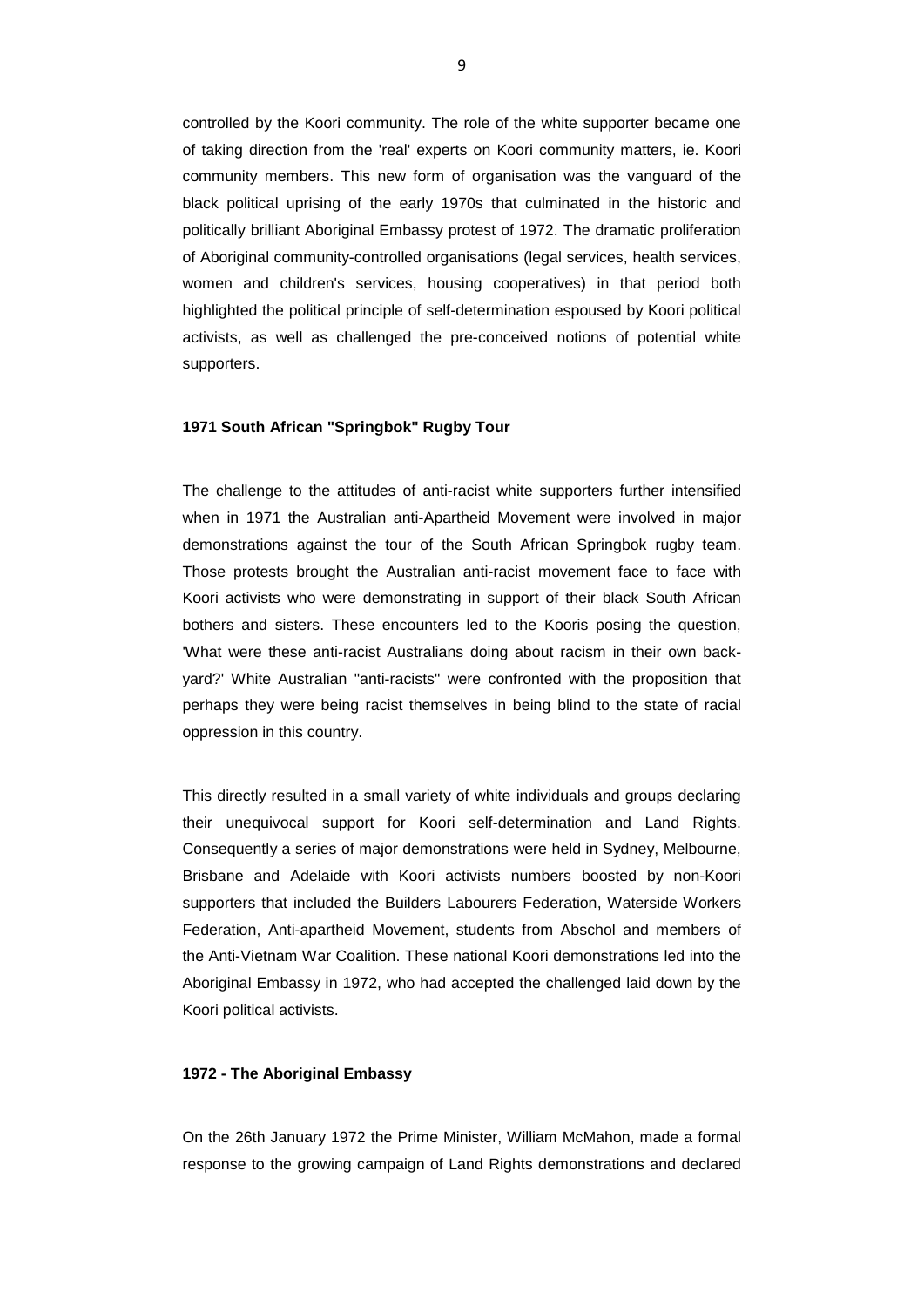that his government would not be granting Land Rights. The Prime Minister's speech triggered the most successful Aboriginal political protest since the invasion, the tent Aboriginal Embassy on the lawns of Parliament House in Canberra. The Embassy was organised and run by the young Koori radicals from Redfern, Fitzroy and Brisbane. It stood as a symbol of Aboriginal political defiance and independence for six months until July 1972 when the McMahon government passed a law, in the middle of the night, to make the protest illegal. The next morning when Police forcibly removed the tents (making world headlines in the process) the majority of people who stood to defend the site were non-Koori supporters from the local Canberra community.

The white support groups at the Aboriginal Embassy were drawn to a large extent from those involved in the national Black Moratorium demonstrations of 1971 and were conscious of the Koori struggle's need for Aboriginal control of Aboriginal affairs. They accepted the concept that in order to be useful to the Koori struggle, they first needed to educate themselves and overcome their own ignorance and fears. The non-Koori supporters at the Embassy were a different crew to those who had been the backbone of FCAATSI. They did not seek (or were unable) to have a say in how the protest was run or the philosophy behind it. They were more aware of the need for Koori people to be determining their own destiny politically, and they were prepared to stand with Koori activists when the crunch came.

The crunch came in June 1972 when the McMahon Government decided to arbitrarily remove the tent protest that had become such a major embarrassment. In the middle of the night of the 19th July the government passed an ordinance that made it unlawful to camp on the lawns of Parliament House. Within 24 hours ACT Police moved on the protestors and the violent scenes made TV news headlines around the world. The consequent political fiasco resulted in the final discrediting of the McMahon Government and it was swept from office less than six months later

It should be remembered that the only person to go to gaol as a result of the July 1972 Embassy demonstrations was a white member of the Builders Labourers Union. The main reason that the Aboriginal Embassy demonstrators managed to survive that freezing Canberra winter of 1972 was because of the tremendous support that the Koori activists received from white supporters in that city, especially the Student Union of the ANU. It all worked so well that one would have been forgiven for thinking that things had changed for the better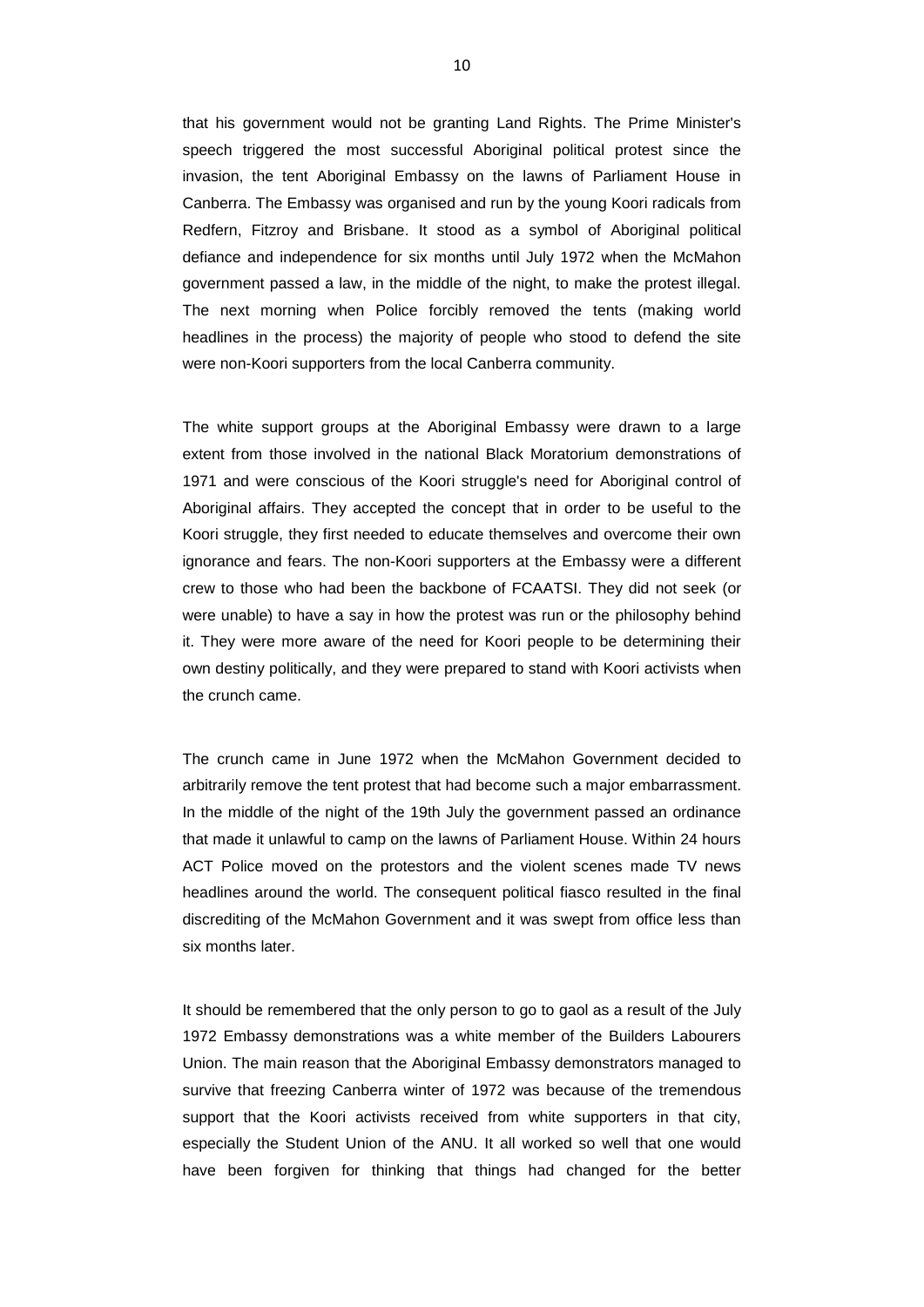permanently.

### **Whitlam, the Department of Aboriginal Affairs (DAA) and Betrayal**

Unfortunately, the bubble burst with the advent of the Whitlam Labor government in a landslide election win in December 1972, an event that ironically the Embassy demonstrations had significantly contributed to by helping destroy the credibility of the McMahon government. As Opposition Leader, Gough Whitlam had visited the Aboriginal Embassy earlier in 1972 and made specific commitments to the Koori peoples. He was regarded from both inside and outside the Koori community as being one of black Australia's greatest white supporters. Sadly however, from the moment he took office, he made a series of Aboriginal Affairs policy blunders that were to have serious long-term repercussions for the Koori struggle for independence and self-determination.

Whitlam appointed as his Minister for Aboriginal Affairs, Mr Gordon Bryant, who was still one of the senior FCAATSI officials that had opposed Koori control of the organisation just four years earlier. Bryant was regarded by the Koori political activists as a pedestrian, conservative Minister who very quickly alienated them by creating, on 19th December 1972, a monolithic bureaucracy, the Department of Aboriginal Affairs (DAA). The primary role of the DAA was to administer the large sums of Commonwealth monies that the Whitlam government now intended to spend on Aboriginal Affairs. The DAA when created had only three Aboriginal employees and the rest of the its staff were non-Koori and disproportionately recruited from the ranks of the notorious former State Aboriginal Protection Board employees and former PNG patrol officers. Bryant and DAA nevertheless initiated Koori recruitment policies that were to have a major effect on the political movement, as Attwood and Markus observe,

*the locus of Aboriginal politics began to shift from protest to management as many Aboriginal leaders were charged with the responsibility of implementing new policies, and so became incorporated in the task of administration, either as employees of federal government or the agencies established to deliver services to Aboriginal communities.*

Unfortunately the public service agencies recruited more Kooris than the fundsstarved community -controlled services could and therein is reason for the birth of the first real Aboriginal middle-class during the 1970s and 1980s. The numerically small black middle-class today along with the numerically superior white "experts" and bureaucrats comprise the greater part of the Aboriginal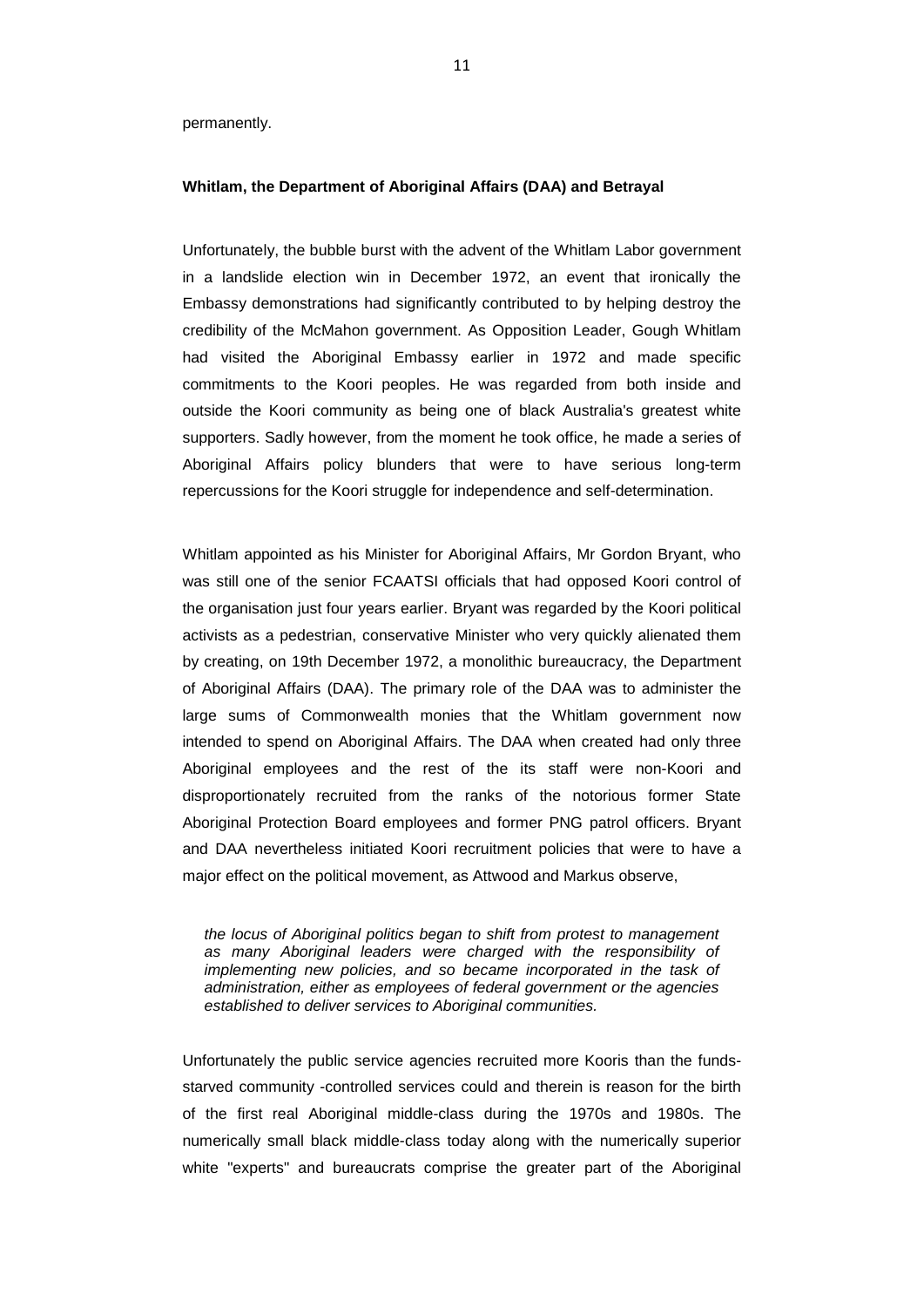industry.

Meanwhile, in the 70s Aboriginal activists saw their hopes for a meaningful relationship with the new Labor administration dashed when the Whitlam government in its first year in office, spent \$44million on Aboriginal affairs, consumed mostly by white administration, whilst Aboriginal community-controlled organisations were frustrated and hampered by lack of funds.

Unhappiness with the Labor administration grew rapidly, and by the time Whitlam was dismissed in the coup of 1975 there was a general disillusionment in Koori communities all over Australia. When Malcolm Fraser took over he largely maintained the Aboriginal Affairs policies of the Labor government, which meant that the DAA continued to underfund the now 75 Aboriginal community-controlled health services. This directly led to the creation of a new national Koori political grouping that became the vanguard of the Koori political struggle during the Fraser era.

### **NAIHO**

The National Aboriginal & Islander Health Organisation (NAIHO) was significant not only because it was very effective in its political campaign (in 1979 NAIHO was behind the establishment of the Aboriginal Information Centre in London with support committees in 10 European countries), but also because it developed new protocols through which white supporters with technical and professional skills could work for Koori organisations in a mutually respectful manner. NAIHO, as the umbrella organisation representing the interests of almost 80 communitycontrolled health services around Australia, needed to recruit doctors, dentists, nurses and ancillary personnel at a time when there were no Aboriginal doctors and dentists.

The extraordinary thing is that NAIHO managed to recruit non-Koori professionals who understood and appreciated why Koori community-controlled organisations needed to assert that control over all aspects of their operations, and this new relationship enabled Aboriginal people to teach medical professionals how to behave and function in the Koori community in a manner that evokes confidence among Koori patients and thereby improves the treatment they receive.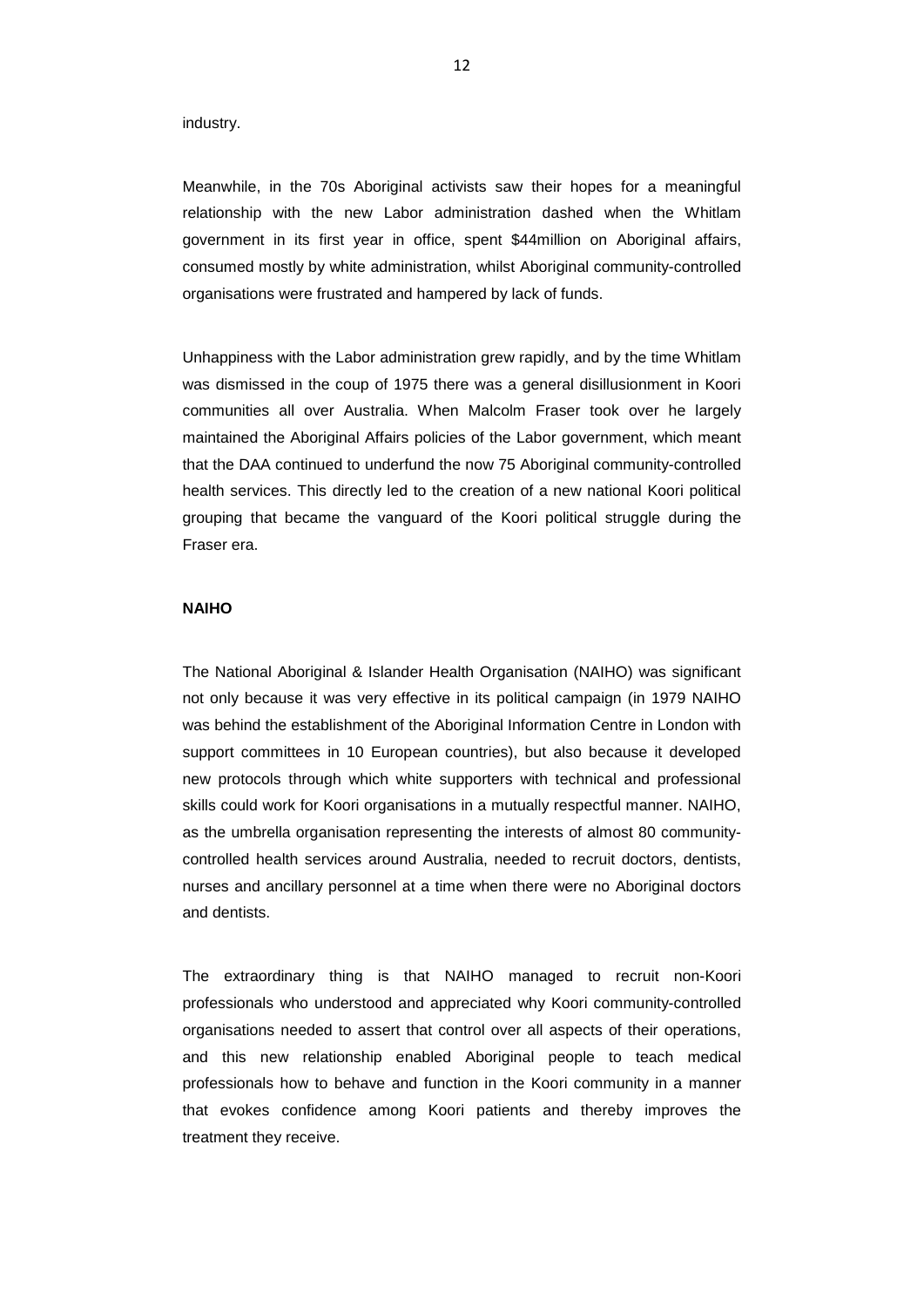Furthermore, NAIHO promoted the idea that paramedic Koori Health Workers were the key people in Aboriginal health. As the 'middle-person' between the community and the white medico, and equipped with specific paramedical skills, the Koori Health Worker was (like the Chinese counterpart that was the inspiration, the Barefoot Doctor) as important a component in an effective health care delivery system as the white doctor. For white medical professionals to work in a context like this took a quantum leap in understanding in the early seventies, but numerous remarkable people like Dr. Bill Roberts, and Professor Fred Hollows did accept the challenge and helped Kooris educate a whole new generation of medical professionals.

The underlying fundamental concept developed by Koori people that enabled this was the simple proposition that white people need to dispense with their preconceived notions and learn the truth about their own history and the nature of their own society. To then become a servant of the community and develop a meaningful understanding of and relationship with the community enabled white health workers to become more effective in their work. As Pam Nathan, in her study of the Victorian Aboriginal Health Service (VAHS) found,

*In the VAHS health care program, Aboriginal cultural characteristics have received positive recognition and there is a relationship between the delivery of health care and the values which the Aboriginal community shares. The coordination of activities incorporates health in a community context and interpersonal bonds are emphasisied and used. Health care, it is believed, must be generated and delivered by people who exist 'within the heart of the community'. In this process, the white professional staff are sources of advice and expertise and the Aboriginal staff and local residents are the decision makers.*

This resulted in the first positive improvements in the health statistics of many Aboriginal communities in which these new clinics were operating, thus clearly emphasising the importance of developing the correct relationship between black and white.

Not all non-Aboriginal people who worked for Aboriginal community-controlled organisations were able to comprehend and/or cope with the new conditions Kooris were demanding for their dealings with non-Koori supporters. These people either left Aboriginal Affairs or went to work for government or lessenlightened and less politically sophisticated Aboriginal groups. At this stage all state and Federal government departments seemed to be establishing Indigenous units, primarily for the purpose of attracting some of the large amounts of Aboriginal affairs monies that were 'up for grabs'. Most of these units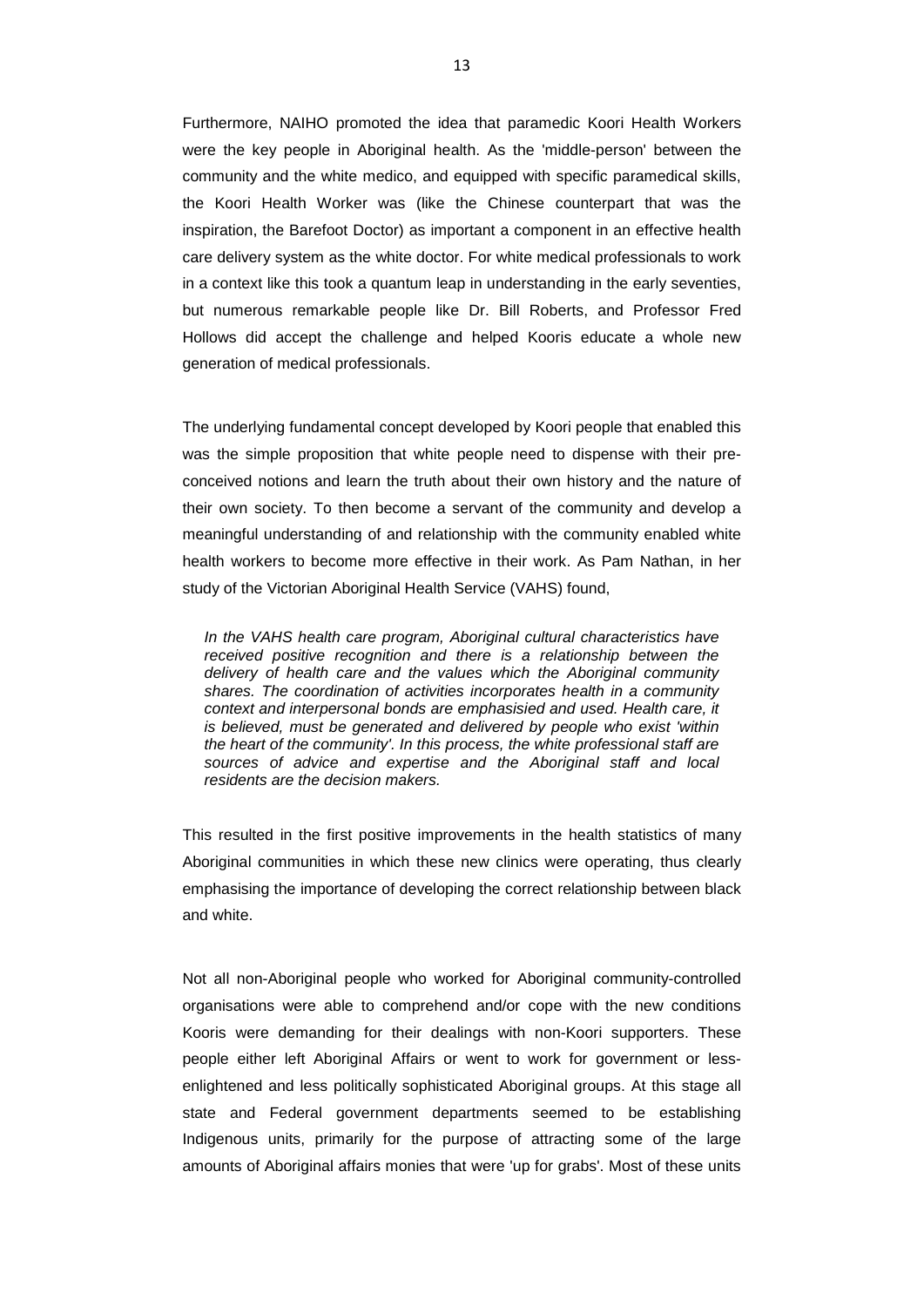were staffed mainly with non-indigenous people with a couple of token Kooris, as Leslie Wanganeen discovered was still the case when she was head of the Aboriginal Employment Unit in Adelaide in the late 1980s,

Lesley thought the non-Aboriginal staff had racist attitudes, although they did not recognise it in themselves. They had difficulty in accepting decisions made by an Aboriginal officer for white people. They saw reconciliation only in terms of Aborigines accepting European values and standards. The idea of giving serious consideration to the different values of Aborigines, or regarding them as possibly superior, never occurred to them.

Indeed, a new class of whites with the same old attitudes emerged; most of whom were employed in government departments or private white agencies in what was fast becoming an 'Aboriginal industry'.

# **The Hawke/Keating Labor Governments & the Beginnings of the Aboriginal Industry**

In 1983 the Hawke Labor Government came to power and unequivocally promised the Aboriginal peoples 'national, uniform Land Rights legislation'. This promised legislation was to be modelled on the Northern Territory Land Rights Act 1975 under which claimants were granted freehold title. By this time the annual federal budget for Aboriginal Affairs had reached \$263million with little apparent change in the appalling health statistics, incarceration rates, deaths in custody, environmental health problems etc. About the same time as he declared that, "No Australian child would live in poverty by 1990", Bob Hawke also dramatically increased the Commonwealth budget allocation for Aboriginal Affairs to \$353.million per annum. The immediate effect of this was to give birth proper to what was originally called by Koori activists, "The Aboriginal Gravy Train", and what today is called by some, "The Aboriginal Industry".

Under the Hawke/Keating Labor administrations the number of non-Aboriginal people working in Koori-funded jobs multiplied dramatically. These people were involved in a wide variety of positions ranging from cleaners and labourers, through social workers, teachers, community "advisers", public servants, advertising agency personnel and business people, but they generally seemed to have at least one thing in common, very few had ever met an Aboriginal person. The other thing they had in common was that they collectively seemed to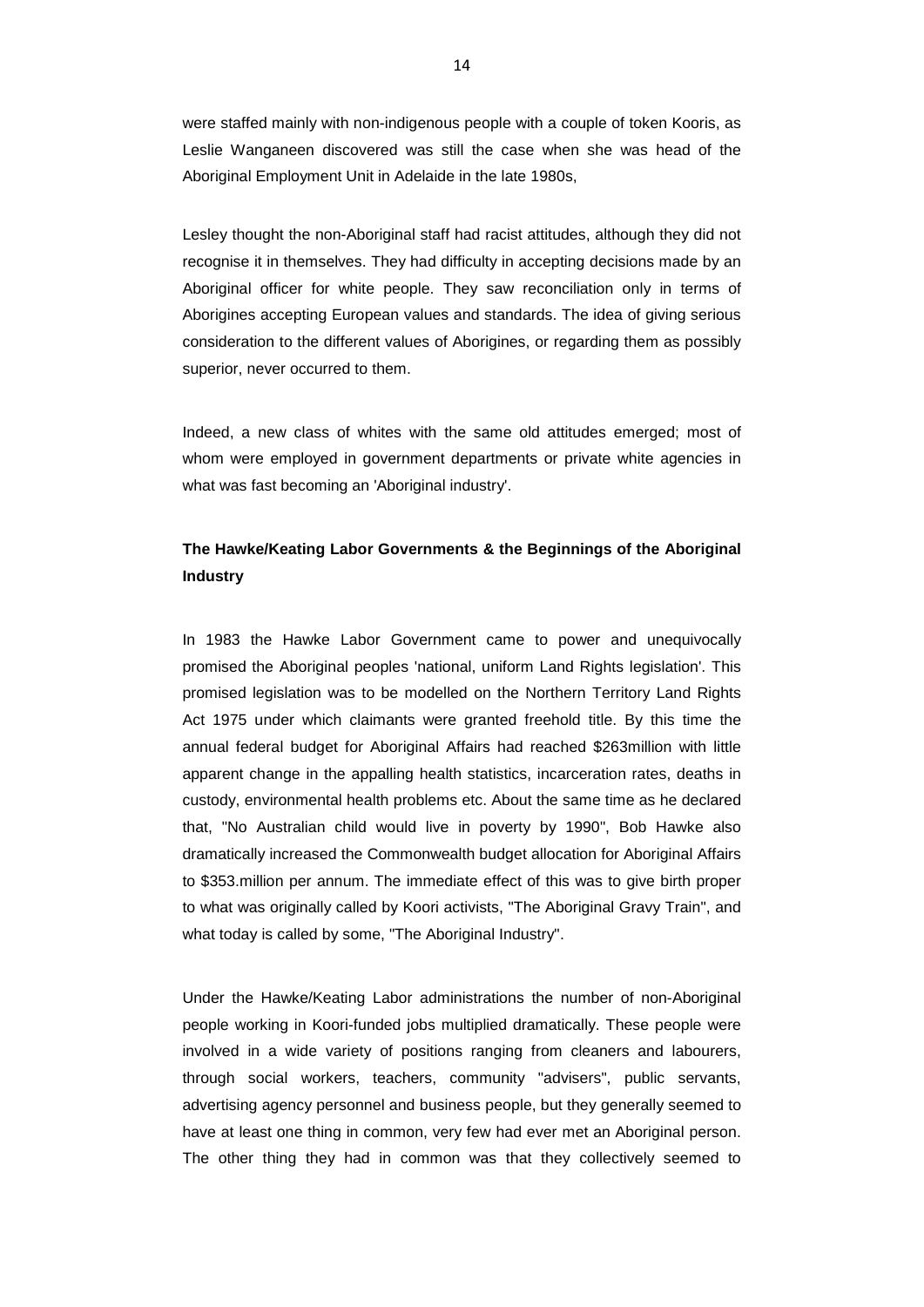consume the greater part of Commonwealth monies that had been allocated to Aboriginal Affairs. Consequently during the Labor years, not only was a vast amount of money was spent with little change in the social and economic problems of Koori communities, but also those communities were suddenly overrun by an army of instant white experts who were not interested in the views of Kooris.

This army of white experts and job-seekers was soon provided with plenty of employment opportunities when the Hawke government, fearful of Aboriginal reaction at the looming 1988 Bicentennial Celebrations (dubbed by irreverent Koori activists as "The Masturbation of a Nation"), foreshadowed the creation two bodies that his government thought might divert Koori attention.

The Aboriginal & Torres Strait Islander Commission (ATSIC), which in reality was the old, despised DAA under a new name was described by the respected H.C. "Nugget" Coombs as, 'predominantly an organisation of white society to impose management methods on to the Aboriginal community'. The new organisation was quickly dubbed by Koori wits, *Aborigines Talking Shit In Canberra*. When ATSIC was finally imposed on Aboriginal people in 1989 it became a major dispenser of Aboriginal monies into the white economy, and a major vehicle for employment opportunities for non-Kooris. Koori historian Wayne Atkinson says that it is alleged that 'at least two thirds of moneys allocated for Koori and Islander empowerment and self determination is absorbed by ATSIC in administrative costs, consultancy fees and payments to a whole range of so called experts…the majority of whom are non-Koori'. Whilst white politicians and bureaucrats defend the system, Atkinson counters,

*What they fail to acknowledge is the amount of moneys designated for Koori and Islander needs that are being channelled through atsic and Koori and Islander organisations to the so-called expert industry…Moneys are siphoned off from two levels and under this arrangement communities only get a small portion of those funds that are designated for their needs.*

One does not have to look far for evidence of what Atkinson was talking about, as an examination of DAA and ATSIC annual reports reveals some interesting information about use and cost of consultants over a ten year period. In its last year of operation in 1988-89 the DAA used a mere 43 consultants at a total cost of \$1.25million, but almost ten years later in 1996-97 its replacement body ATSIC hires 581 consultants at a cost of \$22.2million. This represents an increase on 1988-89 of 2034%. Furthermore, between 1993 and 1997 ATSIC spent more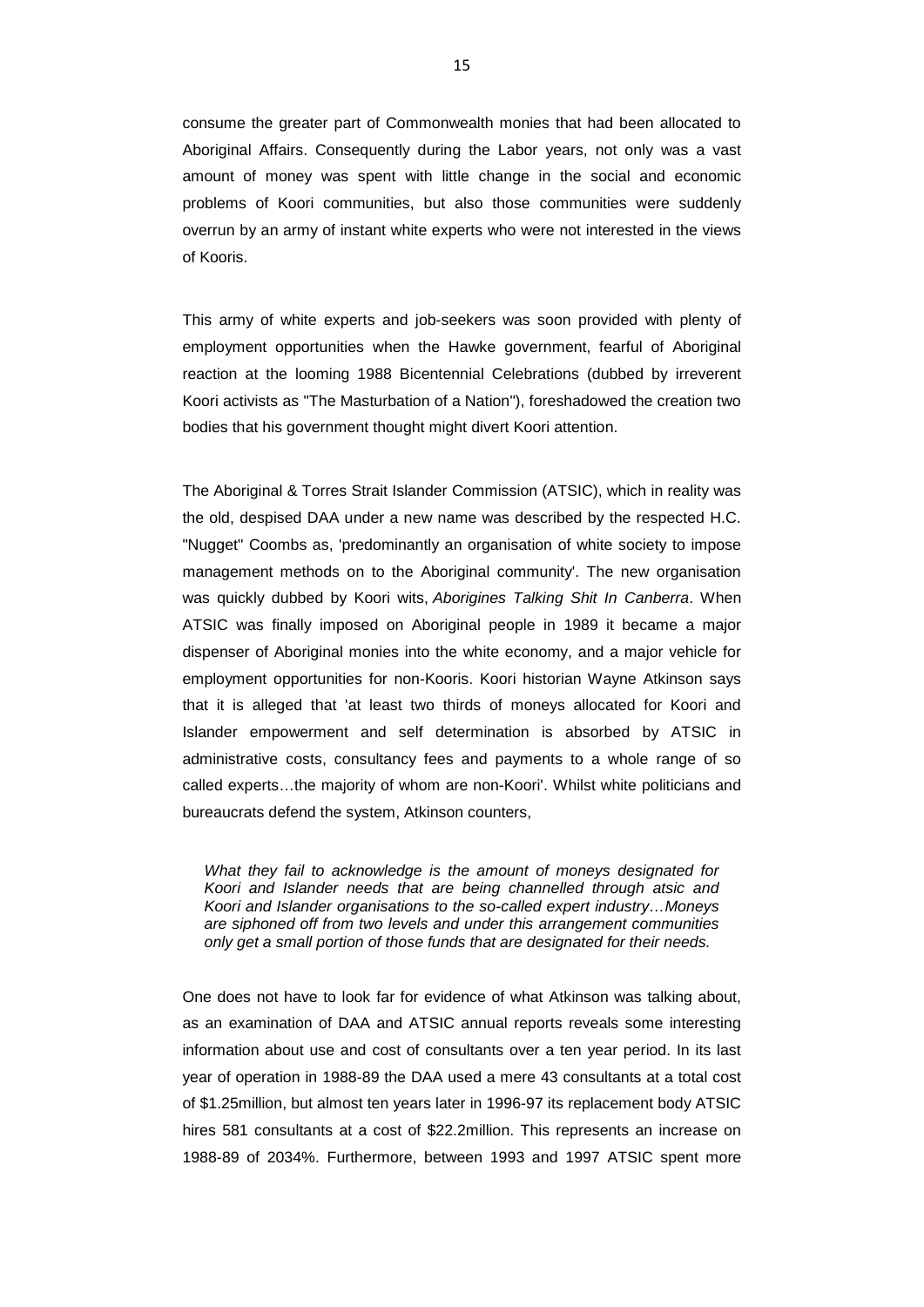than \$49million on internal consultancies, and that is only a fraction of the total sum spent by state and federal agencies in that period. These were among numerous reasons that ATSIC lost credibility with Koori communities many years ago.

The second Hawke government diversion was the non-Koori notion of "Reconciliation", embodied in a government appointed National Committee of Reconciliation. This committee, originally chaired by former Catholic priest Pat Dodson, was to spawn literally hundreds of local Reconciliation committees of which some members felt impelled to do "more" "for" Aboriginal people, thus triggering a new wave of missionaries and job-seekers.

The other significant event of the Labor years was the High Court's Mabo decision which overnight transformed a very successful political struggle led for most of this century by Koori people, into a l egal question that took Kooris politically backwards 25 years and placed white lawyers in the driving seat. Attwood and Markus point out,

*It soon became apparent however, that it was Aboriginal communities in remote Australia, rather than those peoples who had been most dispossessed by colonisation, which were most likely to gain under the native title regime*

Thus 13 years after Hawke promised Kooris "uniform, national land rights legislation" and "freehold title", the Aboriginal peoples ended up with the most inferior form of land tenure under British law, "Native title". Koori peoples again ended up being the unwitting justification for a vast army of white people to be employed to "assist" them with their problems, at a time when Koori unemployment was at record levels.

By the time the Keating Government left office in 1995 the Federal budget for Aboriginal Affairs was more than \$1, 250million per annum, and in the 13 years they were in office more than \$10,000million had been spent with little result.

### **Royal Commission into Aboriginal Deaths in Custody**

Of the vast sums of money wasted by Labor, \$50million went on a Royal Commission into Aboriginal Deaths in Custody which could only be described as a bonanza for the (white) legal profession, and which did nothing to change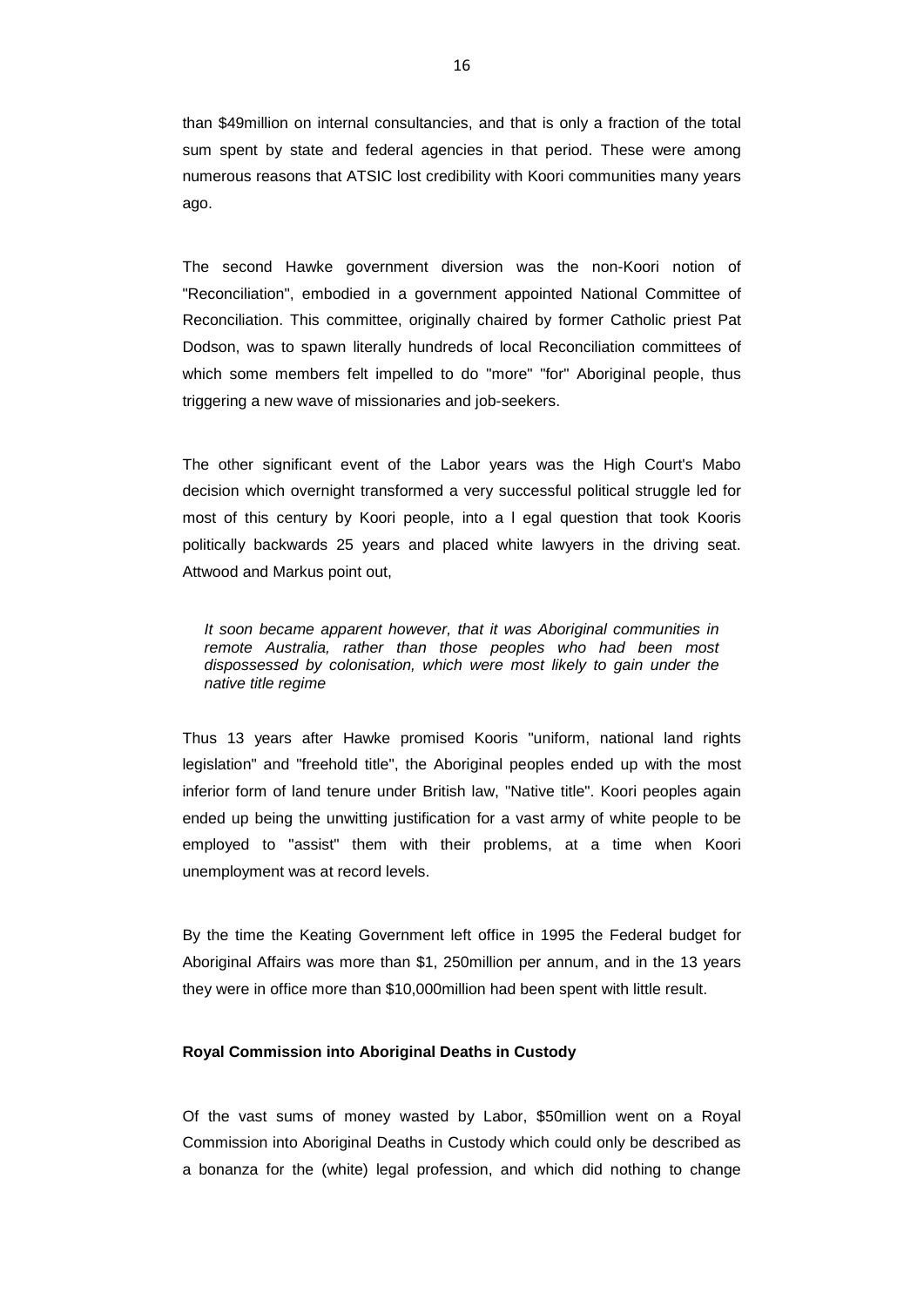Aboriginal incarceration rates nor, initially, deaths in custody rates. Indeed, in a bizarre decision in Victoria, the first two groups to receive Federal funding as a result of the Royal Commission findings were the Victoria Police and Victorian Prison Officers each of which received about \$300,000. These grants were used for "educational" programs to "sensitise" Police and prison officers about Indigenous issues, and they could not be regarded as too successful given that not long after Victoria police shot and killed a mentally disturbed Koori woman in St. Kilda.

Furthermore, the Royal Commission also inadvertently focussed attention on the group of non-Kooris who, as a profession, have financially benefited on a grand scale from Federal Aboriginal Affairs funding. I refer, of course, to the legal profession which has come across a veritable gold mine since the Mabo decision with its myriad of spin-off litigation which seems destined to go on for a couple of decades yet. In Victoria, it is said that the body set up by the Commonwealth to administer Native Title claims has managed to spend \$9million in 4 years without a single successful claim being lodged, nor a single genealogy being completed. A considerable part of the \$9million appears to have been consumed by payments to members of the legal profession. Too often since the Mabo decision ndigenous issues seem to have become merely a conduit for money from the Federal Aboriginal Affairs budget to the legal profession.

### **The Aboriginal Industry and its implications for Self-Determination**

As I write these words it is my current calculation that the amount of money spent by Federal and state governments on Aboriginal affairs since 1973 is between \$15 - \$23 billion. It is safe to say that today the general social indicators (health, housing, employment, imprisonment, deaths in custody rates) of Indigenous peoples in Australia are not much different from what they were 20 years ago and in some instances worse. Therefore it seems reasonable and understandable that some people might argue that there is an Aboriginal industry. Is it really surprising then that some of the less sophisticated might conclude that all these billions of dollars are going to the blacks? And isn't it fairly silly to respond to such ignorance by saying, "It's racist to say that"? Yet, it is perfectly obvious to all but fools that there is an industry functioning here.

What supporters need to do is to face the facts that profiting from Aboriginal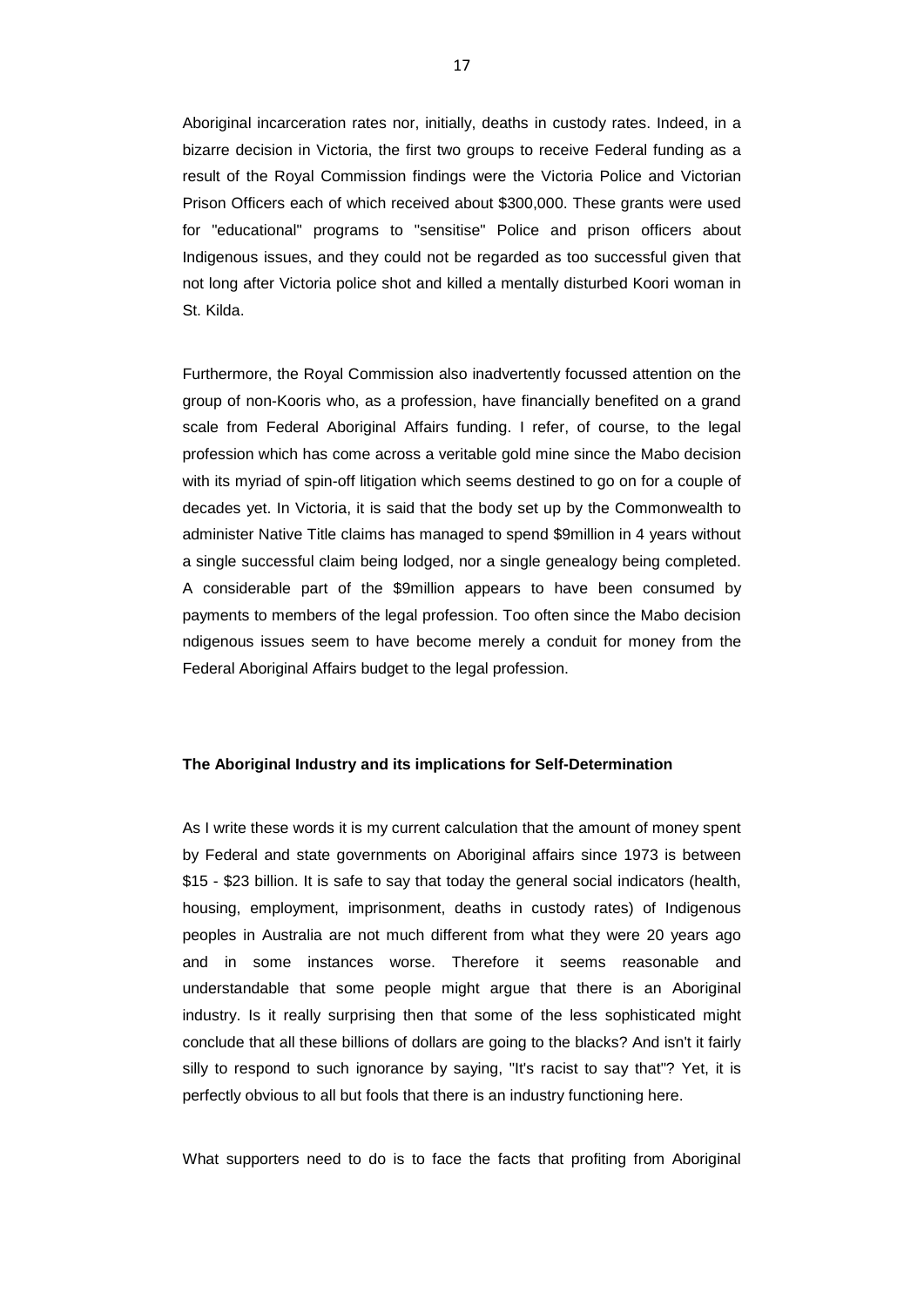suffering has indeed become an industry, and what they should be doing is making sure they personally are not one of those who are receiving a financial benefit from Aboriginal affairs.

The Aboriginal people are clearly not the ones who financially benefit from that industry, in fact it almost seems at times that the industry is dependent upon the perpetuation of Koori poverty and dispossession. Which is all the more reason you need to look in the mirror and tell yourself you are not one of those who do benefit. Those who do realise that they are in a morally questionable position might hopefully do something about it. Until the question of the Aboriginal industry is resolved Aboriginal peoples shall remain a long way from victory in their quest for Land Rights, justice, economic independence and selfdetermination.

#### **Two Examples of Black /White Political Cooperation in the 1990s**

Now that the reader has some idea of the history of the struggle by Koori peoples to exercise control over their own organisations and campaigns it is time to examine two recent examples of Koori/non- Koori cooperation. These examples differ from each other in that, the first was a coalition of Kooris and non-Kooris who were thrown together suddenly by circumstance and fought a successful battle against the Kennett government, and the other is a white support group that functions under general Koori direction and control. The first example is that  $of$  :-

### **a) Northland Secondary College Campaign 1992-95**

In 1992 the newly elected Kennett government in Victoria made a decision to close 300 schools in the state. Among the schools earmarked for closure was Northland Secondary College, in the poor, working class Melbourne suburb of East Preston. It was a school that had been used as a "dumping ground" for the difficult and disadvantaged in the Victorian Education system. Nevertheless in the years prior to 1992, a dedicated group of parents, students, teachers and community leaders had developed a unique "whole school" program designed to improve students self-esteem and combat issues such as racism and intolerance in the school environment.

The effectiveness of this program had attracted the biggest enrolment of Koori students at any metropolitan secondary school, and Northlands S.C. was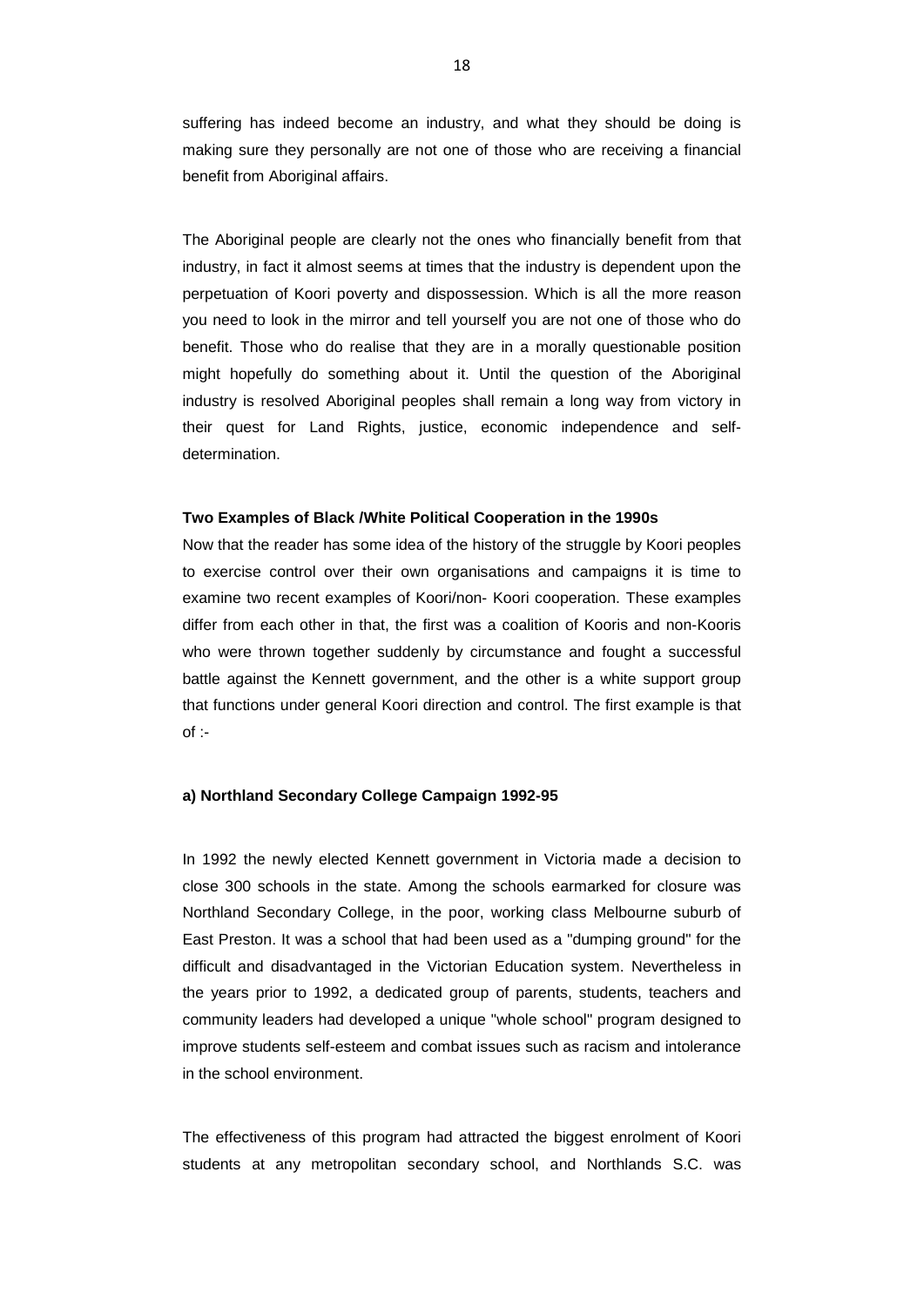regarded as the most successful Koori education program in south eastern Australia. This was even though at Northland Koori students made up only 10% of the student population. Nevertheless, the school had received high praise (but little help) from the Federal Minister for Aboriginal Affairs, Robert Tickner, who said that Northland had been acknowledged 'as a school so successful in helping children realise their potential that Aboriginal parents from across Australia have begun enrolling their children there', and the Royal Commission into Aboriginal Deaths in Custody praised the school as an 'innovative way of accommodating the special needs of Aboriginal students'

When the Kennett Government made the decision to close Northland S.C., the entire school community was shocked. Mr Kennett declared that Northland students could enrol at other schools, but that entirely missed the point. Northland had been THE alternative for most of the Koori and non-Koori students and if it was closed then these kids literally had nowhere else to go. Consequently, on the night of the announcement of closure, a spontaneous community meeting was held in the school hall, where the real diversity of the Northland S.C. community was revealed. Amidst the outraged throng were Kooris, working-class whites, and a variety of older and newer migrant communities, as well as the mandatory smattering of Trotskyite groups, selling newspapers and trying to agitate the masses.

In that meeting the Koori community leaders who had children at the school were among the most outraged, but they also had a wide range of experience in organising political actions as well as a wealth of experience in handing media. Thus an unusual alliance was born whereby non-Koori Australians had come together with Kooris in a situation where they had a mutual problem, and the non-Kooris accepted the leadership of the Kooris because of their greater experience. This was an unprecedented situation in the history of the Koori struggle and led to a greater understanding and appreciation of Koori values and methods by others at the school. The deciding factor in Koori leadership of the campaign came when it was realised that the only salvation of the school was through an Equal Opportunity Board action seeking a finding that the closure constituted an act of discrimination against the Koori students of the school.

During the intense, see-sawing, 3-year legal battle that ensued, many non-Koori parents and teachers at the school came to regard Kooris in a different way and vice versa. A new respect and regard developed which heightened as White parents came to hear for the first time about the problems and history of the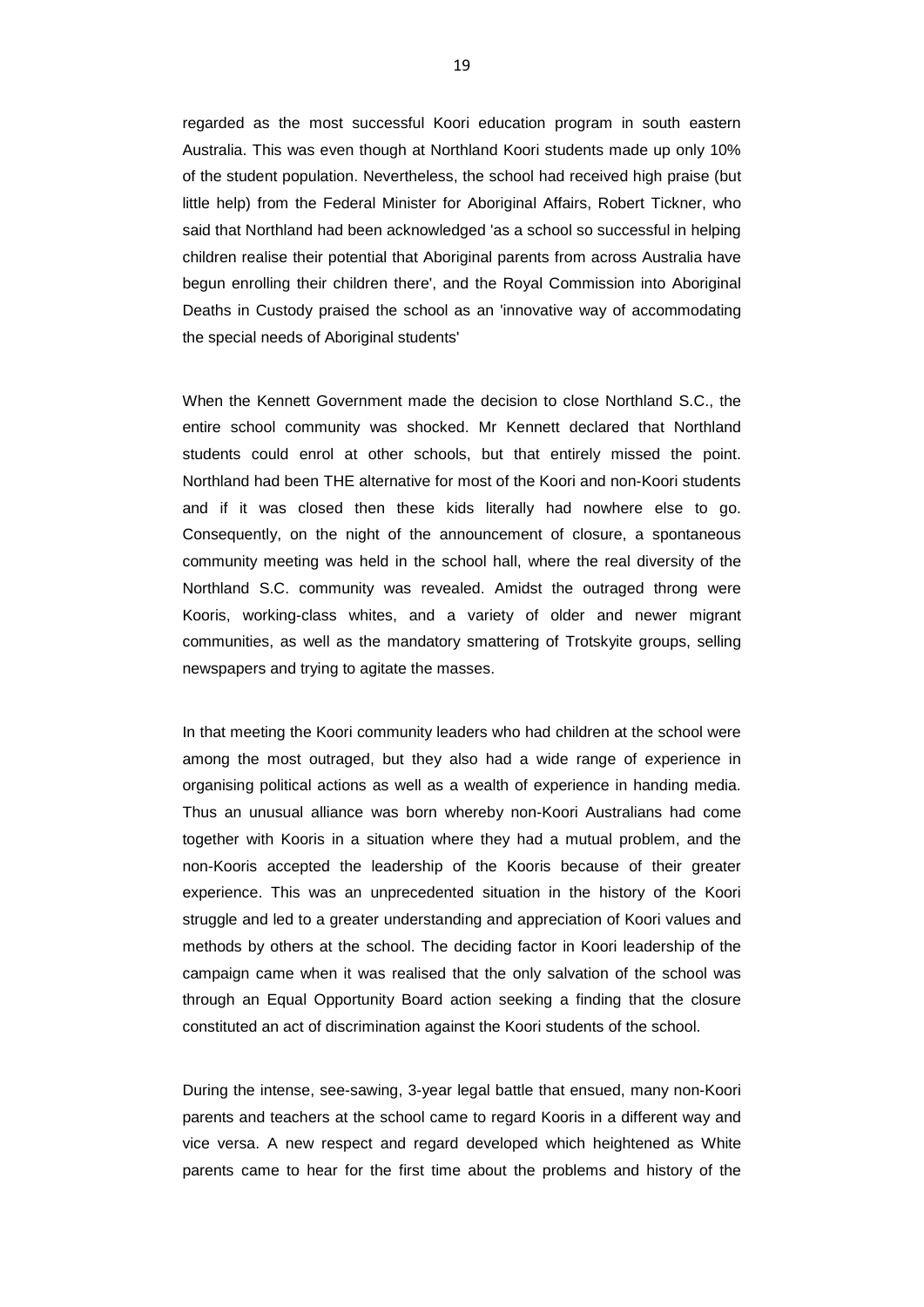Koori families at the school. In addition, the toughness of the battle they fought together against an intransigent Premier also brought them closer together. For almost a year a small committed group of Koori and non-Koori parents, educators, volunteer teachers and community helpers ran a "Mobile Rebel School" in a cricket ground dressing shed at the back of the Northcote public swimming pool. The ultimate legal success of the Koori students meant that the school was re-opened and that those who benefited most from that victory was the 90% of the students who were non-Koori.

The Northland Secondary College campaign was significant because it saw an unlikely alliance of poor whites, blacks and migrants forge a strong and disciplined enough team to deliver the first ever defeat of the Kennett government. The strength of that alliance was centred on the strong bonds of understanding and mutual respect that developed between the Kooris and the non-Kooris in the course of their struggle. It was an important moment in Australian history because this was living proof that the supposedly racist Australian working class could work together with Kooris on specific issues of mutual interest.

It should also be noted however, that the usual middle-class supporters of Aboriginal causes in Melbourne stayed away in droves from the Northland campaign. Even groups who the Northland coalition thought would help instead shunned them. This included the education unions and trade union movement generally, the state and Federal Labor Party (despite the fact that Labor was still in power Federally at the time, and the Deputy-Prime Minister, Brian Howe, was the local federal member), church groups and even the National Committee of Reconciliation, which sent Pat Dodson and Ron Wilson on a token visit but nothing more. The reason behind this seemed to Northland people to be that these groups felt distinctly uncomfortable with an alliance of working class people and Koori community people. Thus class raised its ugly head.

The Premier declared on the 16th December 1994 that the three year battle had become, 'a crucial test of his government's right to govern, a test he was determined to win'. Six weeks later, on the 30th January 1995 the Full Bench of the Supreme Court of Victoria finally ended the battle for Northland by ordering the Kennett government to re-open the school. The three year battle had been at huge social and economic cost to those who fought it (on the government side alone almost \$3.5million had been spent), but on another level a greater understanding had been achieved among the Koori and non-Koori parents and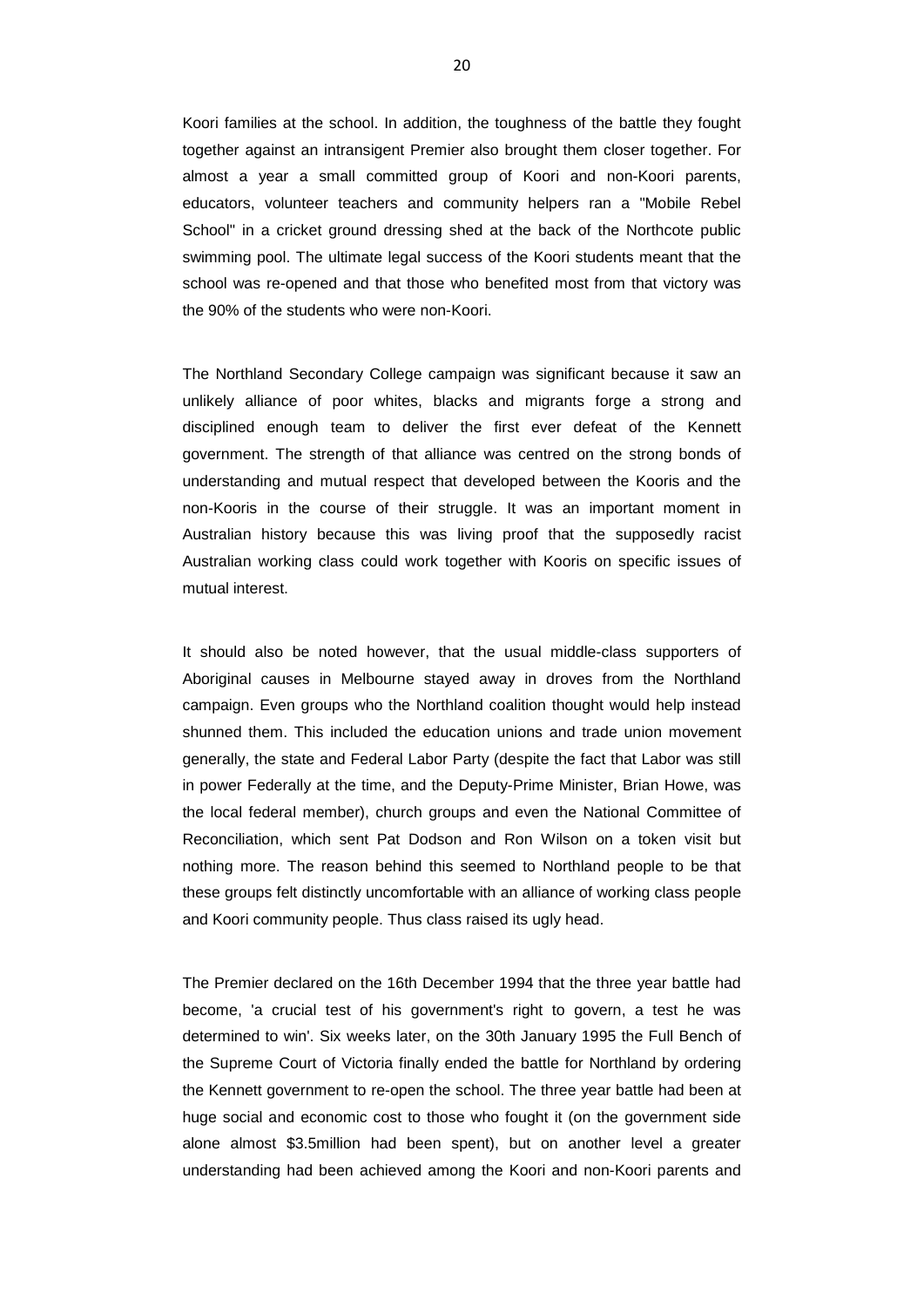students. This made the Northland campaign a much more valuable, meaningful and tangible exercise in reconciliation than all the empty, government sponsored, official Reconciliation Committee projects.

### **b) Jabiluka Action Group (Melbourne) 1998-99**

The Melbourne Jabiluka Action Group (JAG) is worthy of mention in this paper because of an interesting internal struggle that has been going on throughout 1999. The Jabiluka Action Group had functioned until the end of 1998 as a loose coalition of environmental groups, socialist and other left groups, women's groups, Kooris and others. The group had declared its support for the Mirrar Aboriginal people of Jabiru in their battle to oppose the proposed Jabiluka Uranium mine on their land, and had conducted a wide variety of actions to draw public attention to the issue and to confront the mining companies responsible. JAG Melbourne derived a great deal of its public credibility from the endorsement it received from the Mirrar people's organisation, the Gundjehmi Aboriginal Corporation (GAC).

So it was with some concern that Melbourne JAG received the news late in 1989 that the GAC and Mirrar people sought a greater say in the daily operations of JAG and ultimately direct control over its finances and actions. To this extent GAC appointed a local Koori community person as their personal representative to monitor and guide JAG operations in Melbourne. This announcement created some consternation among the many different groups who comprise JAG, with some arguing that it was 'racist' for Kooris to insist on this course (ignoring the fact that JAG claimed to be a 'support group' for the Mirrar people). Others however were much more understanding and accepting of the Mirrar's call, and argued that this was a positive development in the history of JAG. Debate continued over many months including during the major blockade of the mining site at Jabiluka during early 1999. Eventually the Mirrar tired of what they regarded as prevarication and dis-endorsed Melbourne JAG, as well as several other groups in Sydney and Brisbane.

This action brought the debate in Melbourne JAG to a head, and after several tumultuous meetings the group accepted the Mirrar peoples conditions for reendorsement, which were:-

1) Through Melbourne GAC representative Mirrar would assume control over day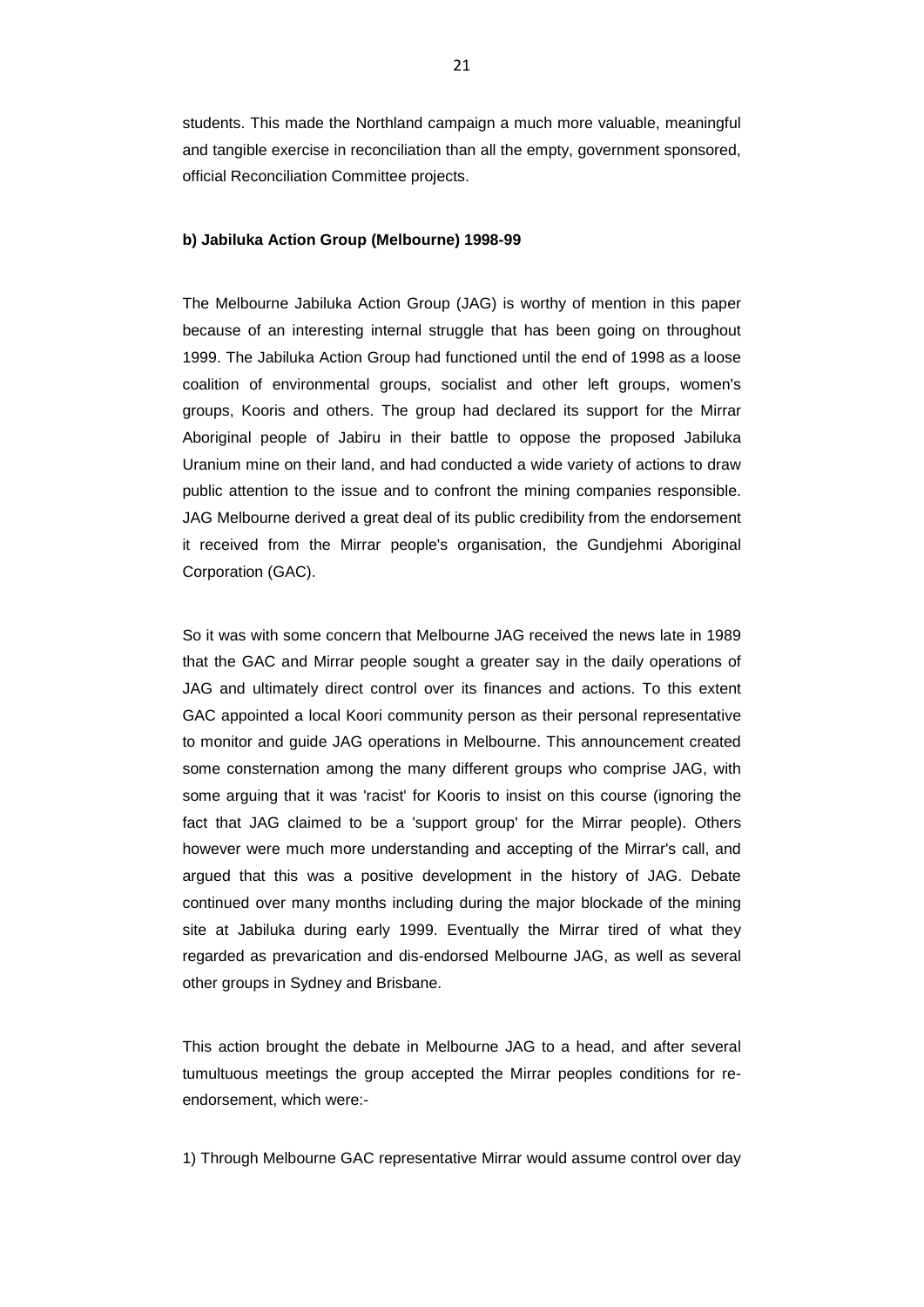to day operations of JAG.

2) Through Melbourne GAC representative would have final say over all JAG expenditure.

3) All actions proposed by JAG would need Mirrar approval.

4) JAG would focus more in their campaign on the indigenous issues of Land Rights, sovereignty, self-determination and economic independence as they relate to the Mirrar.

5) JAG would focus more on raising funds for Mirrar.

6) JAG members would educate themselves more about the local indigenous land struggle and providing support and assistance to those local Koori groups.

After much debate the Melbourne JAG have made great progress in coming to terms with all the above requirements of the Mirrar. Ironically some are learning for the first time the history of the local area where they grew up and are now more conscious of local Koori political issues. This has helped broaden their understanding of general Koori peoples issues and in turn has increased their commitment to both the Jabiluka cause and issues of social justice in general. This has all been precipitated by a group of Aboriginal people two thousand miles away who challenged these young Melbournians understanding of what they were doing with the Jabiluka Action Group.

The Melbourne JAG today look forward to the anticipated re-endorsement from the Mirrar people, and as they do the Melbourne representative of GAC believes that they are a much more focussed and dedicated group of non-Koori supporters than they were before. So, without even realising it members of JAG in 1999 are in the process of an identical struggle that occurred among their counterparts at the Aborigines Advancement League thirty years before in 1969.

Is it any wonder that long term Koori activists get frustrated at having the reinvent the wheel for each new generation of non-Koori supporters?

### **Conclusion**

Since the beginning of the invasion of Australia to this very day there have always been non-Koori people who either felt disturbed by, or totally outraged by the treatment meted out to Australia's indigenous peoples. The problem for the Indigenous political movements has always been how to harness that support in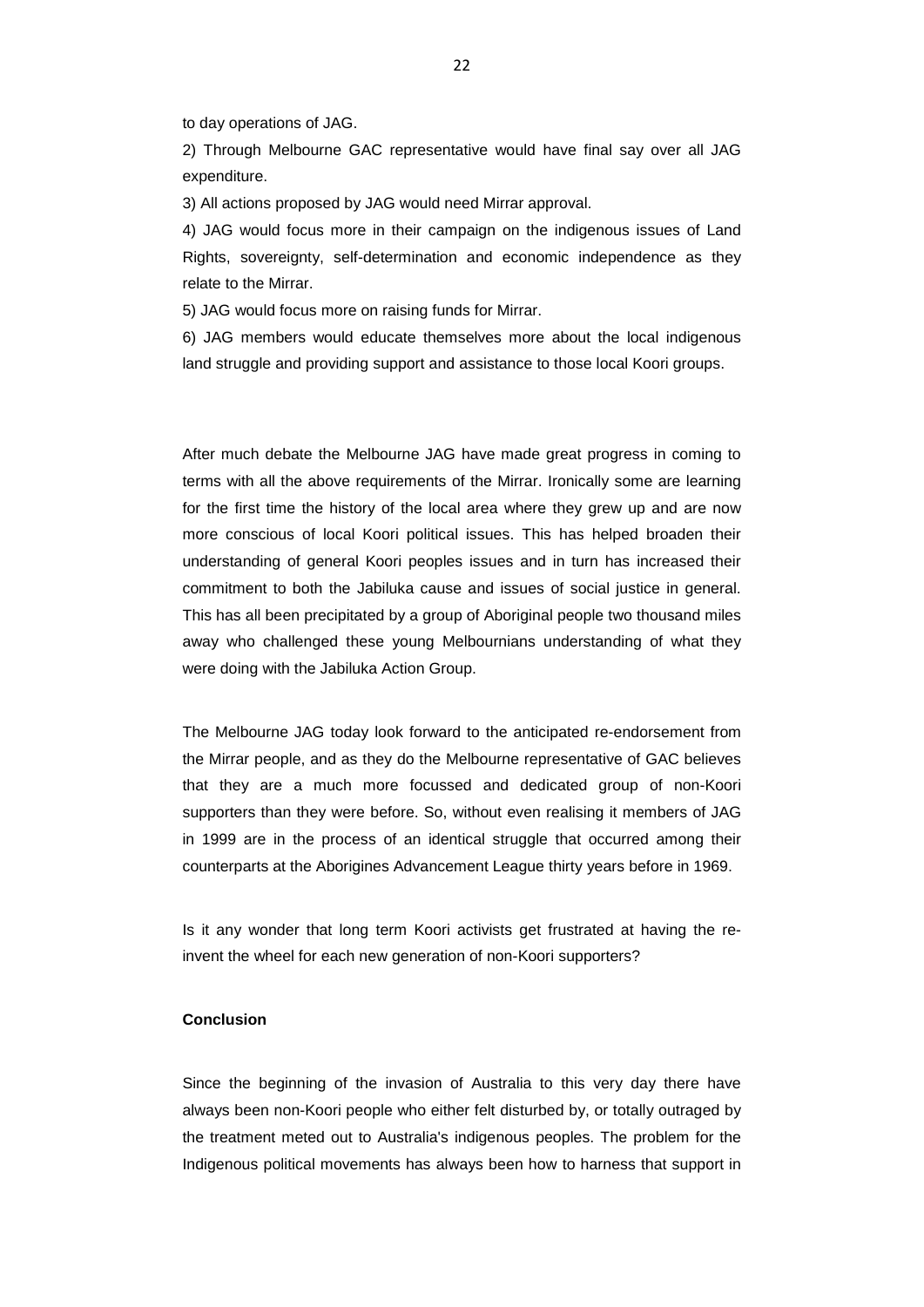a productive and meaningful way that could be of mutual benefit. As this essay has shown, it has not always been easy and nor indeed does it seem any easier today. Even among our most ardent supporters today there lurks an appalling degree of ignorance about history and Koori people, with even those who think they "know" being blinkered by either the traditional understanding of 'history' or the post-Hawke/Keating false history.

It is important therefore that the first thing a supporter of the Koori struggle must do is to shake off the myths of both the Right and the Left and to hear the alternative versions of history and memory that the Koori community offers. In putting yourself through such a process of self-education you should come to understand the tenuous nature of what is called history anyway. It is a question of understanding that Koori perceptions of space, time and meaning, necessarily conflict with the linear approach to history by the west. So too do our understandings of your political structures and institutions conflict with your perceptions, but you must understand our historical experience with those entities is what shapes our attitude toward them. In other words, if you are a member of a mainstream political party in Australia, then don't come to me pretending that your party can, or will, be of any real help to Aboriginal peoples quest for Land Rights and economic independence. If anything, this essay should have shown why Koori people distrust all political parties.

If you can begin to understand Koori peoples experience and encounters with the multitude of discourses that constitute non-Aboriginal Australia, then you can begin to see why it is so important for us to maintain our cultural and political integrity in our quest for justice. For the greater part of the last 200 years Koori peoples were denied control over their own destinies, both personally and collectively. It was only in the late 1960s that the chains began to loosen, but even to this day white society on many levels attempts to control and regulate the lives of Koori communities. These days more often than not the control is exercised through monies that are expended and the comprehensive conditions that are applied to the "grants". This is the reason many independent-minded Koori groups refuse government funding, which in turn is why non-Koori support groups have an important role to play in supporting and assisting these Koori groups.

If you are a white supporter who objects to the sentiments expressed in this paper, or you have no concern for what Kooris think, then please feel free to go work for ATSIC, or any of the many government indigenous units, where you will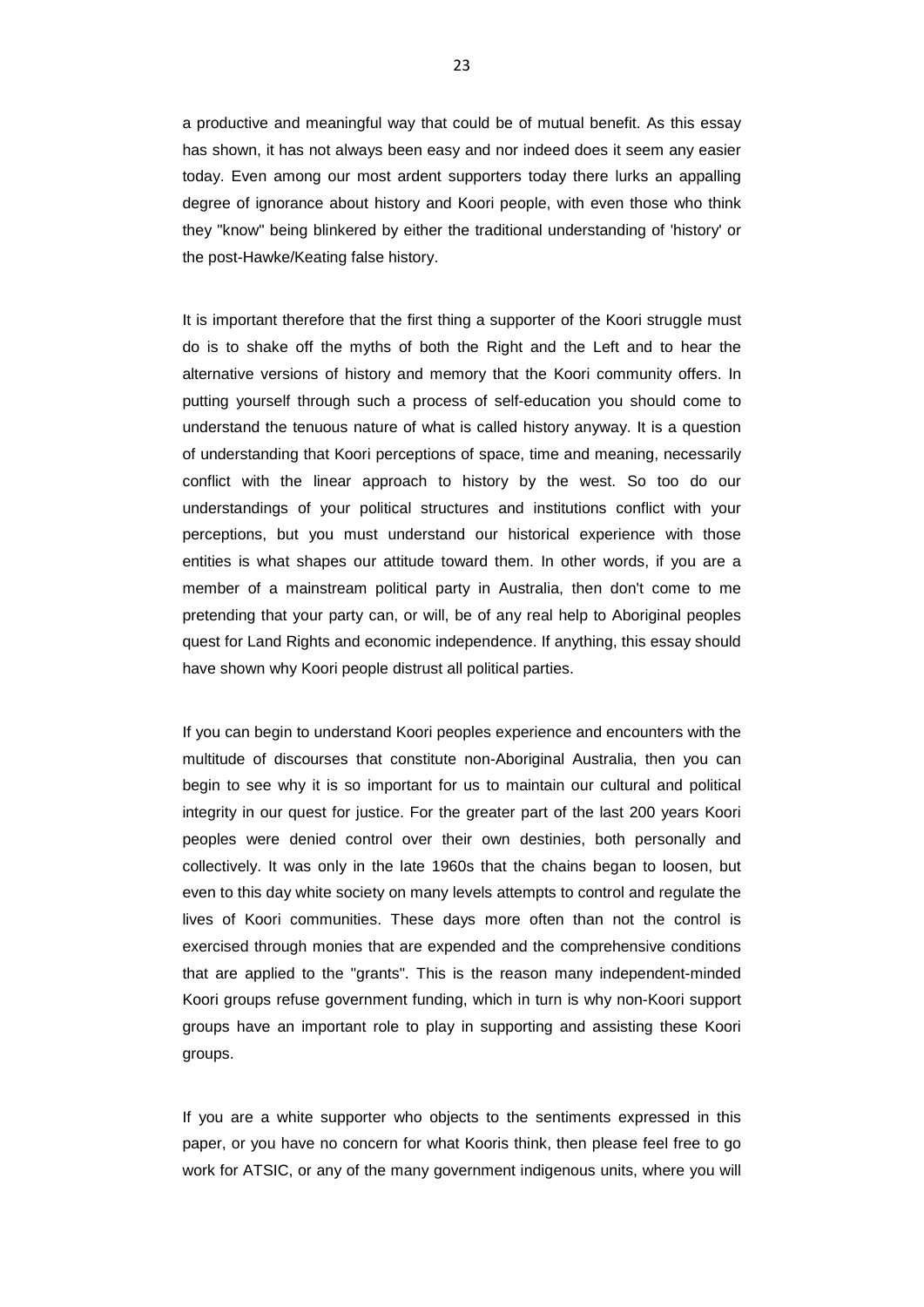find numerous employment opportunities (no experience or knowledge necessary) and become a card-carrying member of the Aboriginal industry.

On the other hand if you are the opposite type of person, then join a support group and take one step at a time, learning as you go. Make sure, however, that the group you join is one that genuinely supports Koori control of Koori affairs, and is in some way affiliated with, or taking guidance from, the local Koori traditional owners and/or local Koori community. In the meantime, explore the history I have outlined in this brief paper, as a greater understanding of these and associated historical events and personalities can only enhance not only your understanding of Koori peoples and Australian history, but also a better knowledge of your own society and thus yourself. As Ruth Frankenberg said,

*Analysing the construction of whiteness is important as a means of reconceptualising the grounds on which white activists participate in antiracist work.*

This paper will not change the historical problems I have described, but I hope at best it has alerted you to another level of what you call history, and in doing so hopefully stimulated you to know more. A desire to know more can only be constructive because in the process of informing yourself you will discover the extraordinary level of ignorance and fear that exists even within your own immediate family and/or close circle of friends regarding indigenous issues. I hope that this realisation would then motivate you to challenge those attitudes among those close to you, because then you will begin to realise how deeply entrenched negative attitudes can be, and how difficult it is to overcome misconceptions, stereotypes and prejudice. This experience can only enhance your appreciation of the generations of struggle by Koori activists to counter the same problem.

Finally, you should come to the understanding that the real problem that confronts indigenous peoples is one which exists in the white community. Racism is only a problem that can be overcome by people who are part of the community in which it festers. By definition, the problem of white racism should be the primary focus of white support groups. Therefore the ultimate message of this paper is that rather than seeking to come into our communities and 'help' us, you have a much more important role in your own community. You should be daily challenging the ignorance and fear that constitute the greatest obstacle to Koori self-determination and independence. We can solve our own internal community problems, therefore it is up to you to change your society, not ours.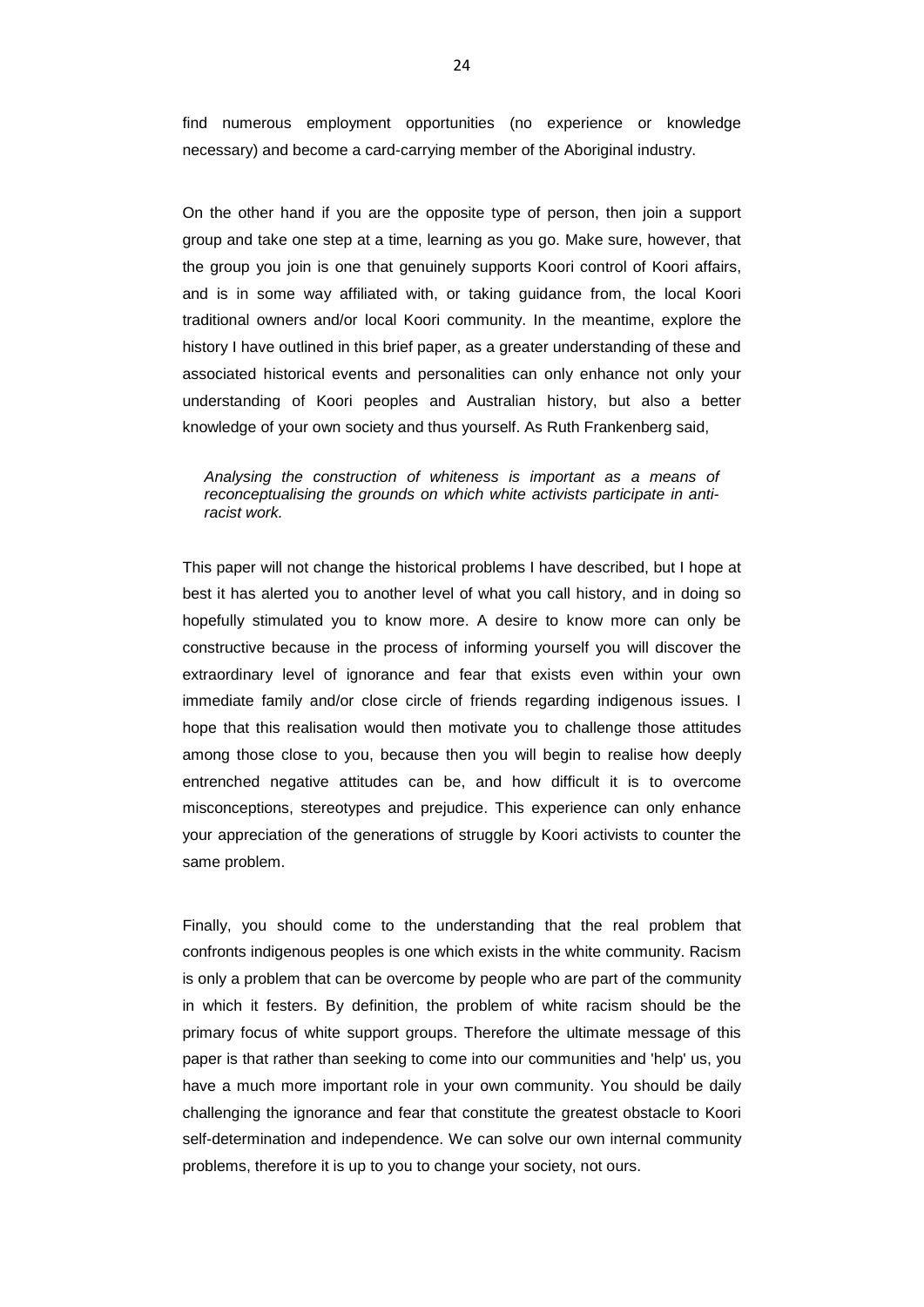For those willing to accept this challenge and try, I salute you and wish you well.

# **Gary Foley**

19th June 1999 *Paper for Winter School on Advocacy and Social Action 16th - 18th July 1999 Trades Hall, Melbourne.*

### **Bibliography**

Aboriginal Medical Service: *A Political History, Redfern AMS 20th Anniversary Book*, Sydney: Redfern AMS, 1991.

Wayne Atkinson, Essay, *Koori Self Determination in Victoria: Reality or Myth*, 19th Jan. 1996.

Bain Attwood & John Arnold (eds.) *Power, Knowledge and Aborigines*, Melbourne: La Trobe University Press, 1992.

Colin Bourke and Helen Cox, *Two Laws: One land*, in C.Bourke, E. Bourke, B. Edwards, Aboriginal Australia, UQP, 1994.

G. Carrington, *Colonial Adventures and Experiences by a University Man*, (London: Bell and Daldy, 1871.

Gillian Cowlishaw and Barry Morris, (eds.), *Race Matters*, Canberra: Aboriginal Studies Press, 1997.

M.F. Christie, *Aborigines in Colonial Victoria 1835-86*, Sydney: Sydney University Press1979.

Kate Darian-Smith, Liz Gunner & Sarah Nuttall (eds), *Text, Theory, Space: Land, Literature and History in South Africa and Australia*, London: Routledge, 1996

Jack Davis, Stephen Muecke, Mudrooroo Narogin & Adam Shoemaker, *Paperbark: a collection of Black Australian writings*, St. Lucia: University of Queensland Press, 1990.

Michael Dodson, *Aboriginal and Torres Strait Islander Social Justice Commission: First Report 1993*, Canberra: Aust. Govt. Publishing Service, 1993.

Department of Aboriginal Affairs, *Aboriginal Statistics 1985*, Canberra: Australian Govt Publishing Service, 1986

Hon. Elizabeth Evatt, *Review of the Aboriginal and Torres Strait Islander Heritage Act 1984*, AC, 1996.

Margaret Forte, *Flight of an Eagle: The dreaming of Ruby Hammond*, Kent Town, Adelaide: Wakefield Press, 1995.

Ruth Frankenberg, *White women, race matters: the social construction of*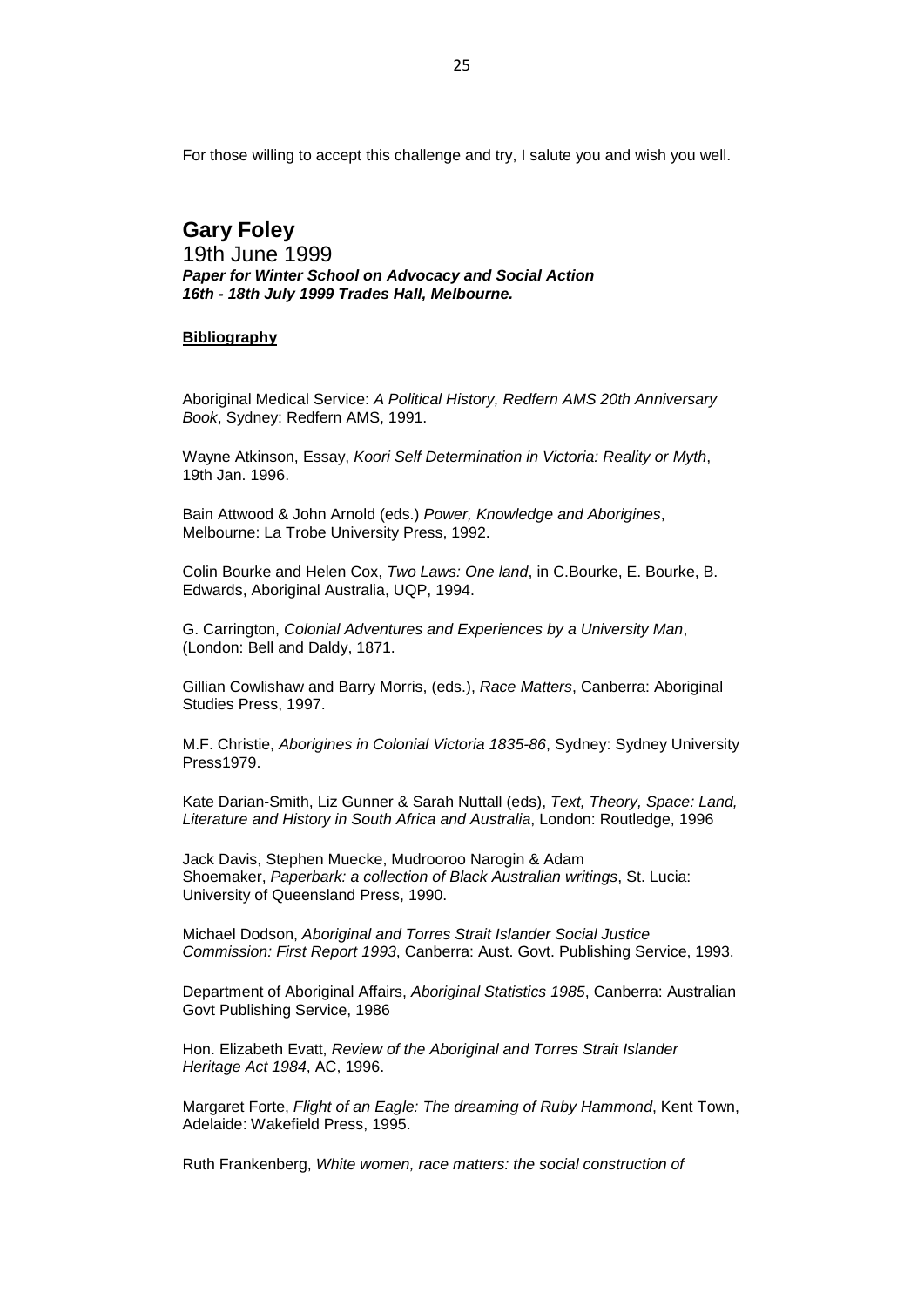*whiteness*, Minneapolis: University of Minnesota Press,1993.

Heather Goodall, *Invasion to Embassy:Land in Aboriginal Politics in NSW, 1770- 1972*, Sydney : Allen and Unwin, 1996.

Patricia Grimshaw, Marlyn Lake, Anne McGrath, Marian Quartly, *Creating a Nation*, Melbourne: McPhee Gribble, 1994.

Pam Nathan, *Home Away From Home: A study of the Aboriginal Health Service in Fitzroy*, Melbourne: PIT Press, 1980.

*Mabo and Orr v Queensland (1992)* High Court of Australia, CLR.

Andrew Markus, *Blood From a Stone*, Clayton: Monash Publications in History, 1986.

Andrew Markus, *"After the Outward Appearance: Scientists, administrators and politicians", all that dirt: An Australian 1938 Monograph*, ed. Bill Gammage and Andrew Markus, Canberra: History Project Incorporated, 1982.

Barry Morris, *Domesticating Resistance: the Dhan-Gadi Aborigines and the Australian State*, Oxford: Berg Publishers, 1989.

Stuart Rintoul, *The Wailing: A National Black Oral History*, Melbourne: William Heinemann, 1993.

David Roberts, *"Self-Determination and the Struggle for Aboriginal Equality"*, in C. Bourke, E.Bourke, B.Edwards, *Aboriginal Australia*, UQP, 1994.

Fergus Robinson and Barry York, *The Black Resistance*, Melbourne :Widescope, 1977.

The Royal Australian College of Ophthalmologists, *Report of National Trachoma & Eye Health Program*, Sydney: RACA, 1980.

Royal Commission into Aboriginal Deaths in Custody, *National Report, Volume 4*, 33.1.120, 1991.

*Black Panthers of Australia Platform and Programme 1970,* Riley & Ephemera Collection, State Library of Victoria.

Karl A. Schleunes, *The Twisted Road to Auschwitz: Nazi policy toward German Jews 1933 -1939*, Chicago: University of Illinois Press, 1970.

Adam Shoemaker, *Black Words White Page: Aboriginal Literature 1929 - 1988*, St.Lucia: University of Queensland Press, 1989.

Daryl Tonkin & Carolyn Landon, *Jackson's Track: Memoir of a Dreamtime Place*, Melbourne: Viking, 1999.

VAAL, *Victims or Victors?: The Story of the Victorian Aborigines Advancement League*, Melbourne: Hyland House, 1985.

### **Newspaper Articles**

Simon Townsend, *Simon Townsend Talks to the Leaders of the Black Panthers*,